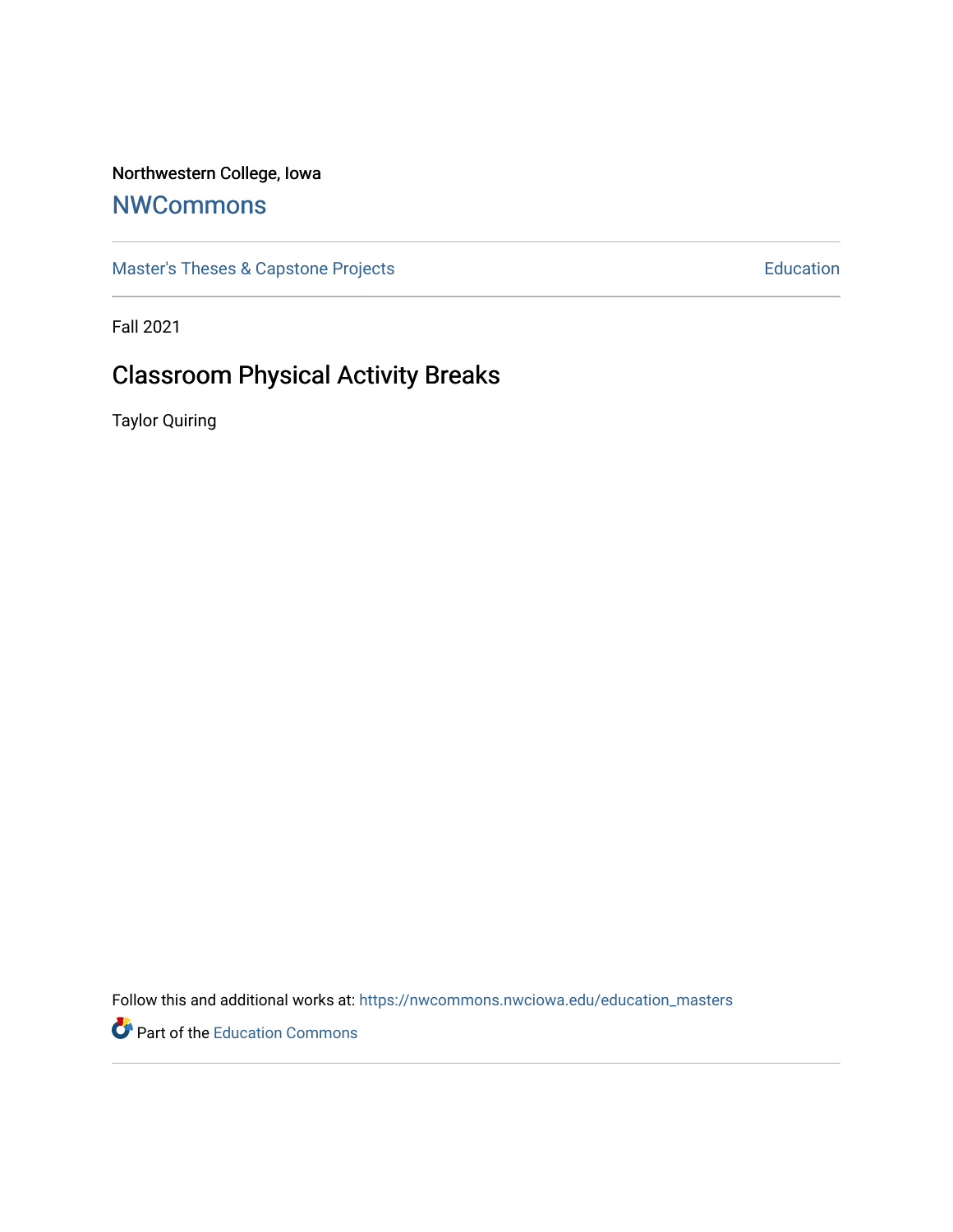# **Implementation of Physical Activity Breaks in the Classroom**

Taylor Quiring

Northwestern College

An Action Research Project Presented

in Partial Fulfillment of the Requirements

For the Degree of Master of Education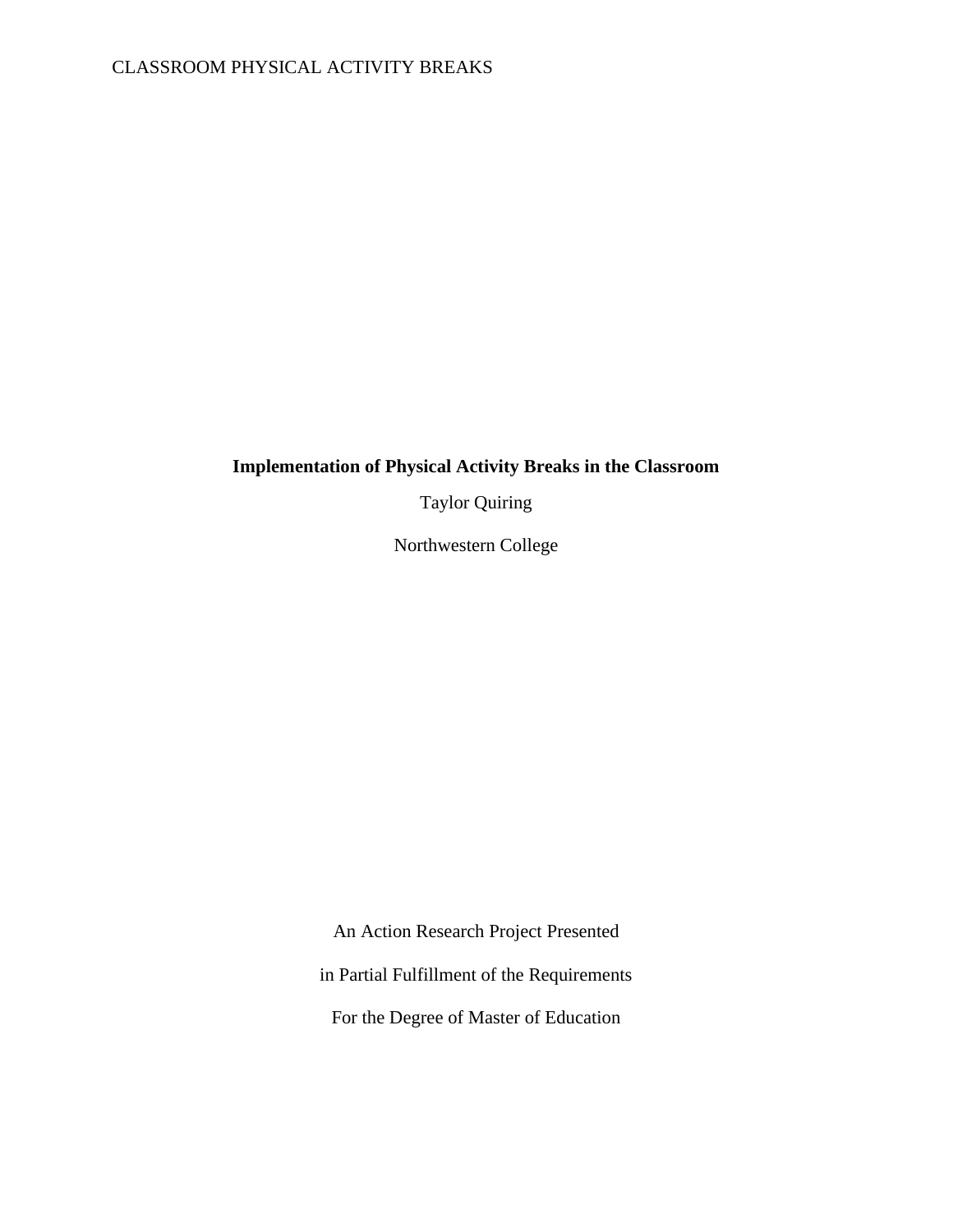## **Abstract**

<span id="page-2-0"></span>The purpose of this action research study was to determine the impact of brief physical activity breaks on student engagement in the classroom, with a focus on off-task behaviors. Participants in the study were 21 seven to nine year olds who attended  $3<sup>rd</sup>$  grade at an elementary school in Minnesota. Students completed a 3-5 minute GoNoodle guided movement video during the reading block over a 10 day intervention period. Data was collected by the researcher using a tally-mark chart to denote the frequency of off-task behaviors. The study concluded physical activity breaks had a positive effect on decreasing student off-task behaviors.

*Physical activity, movement integration, student engagement*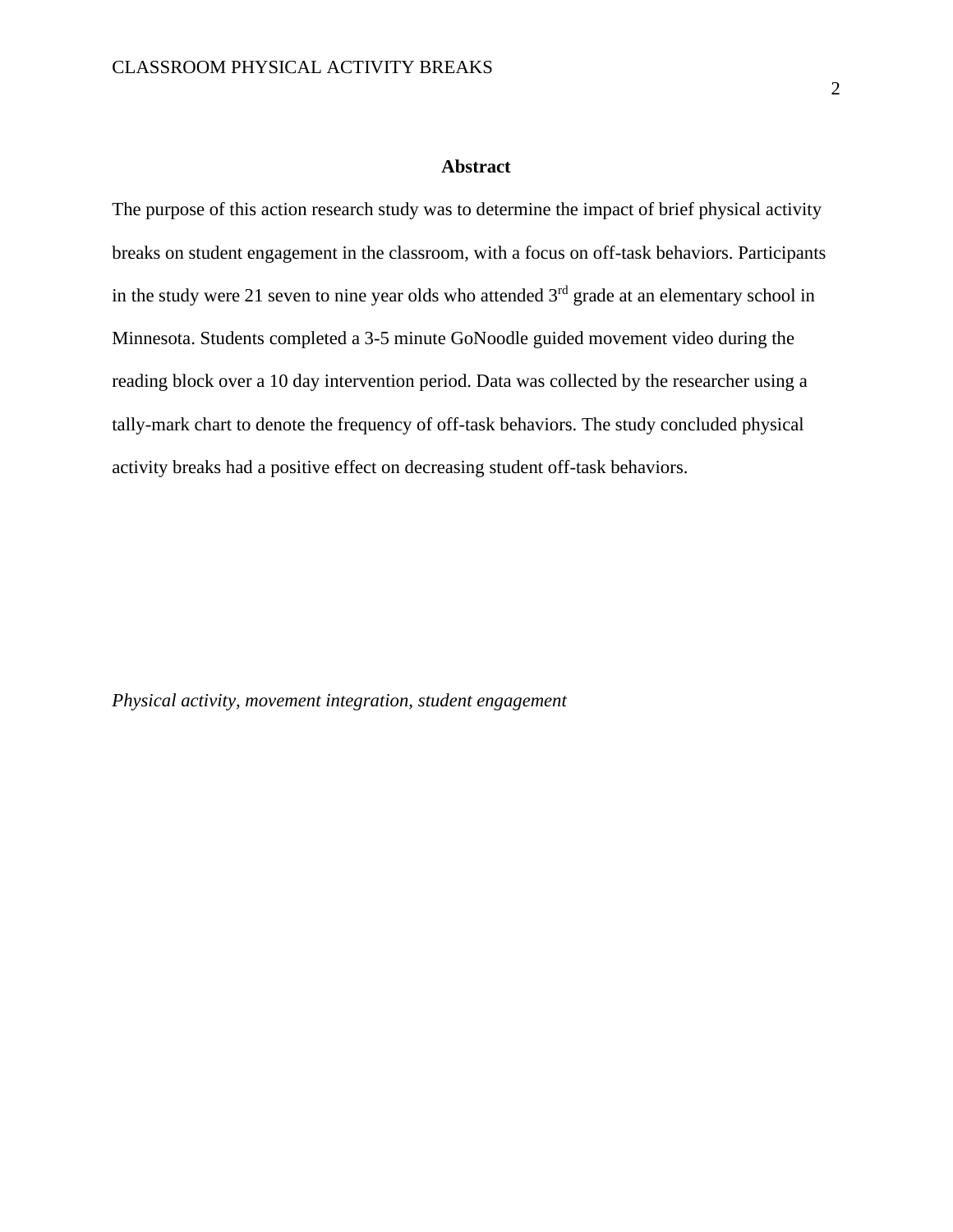# **Table of Contents**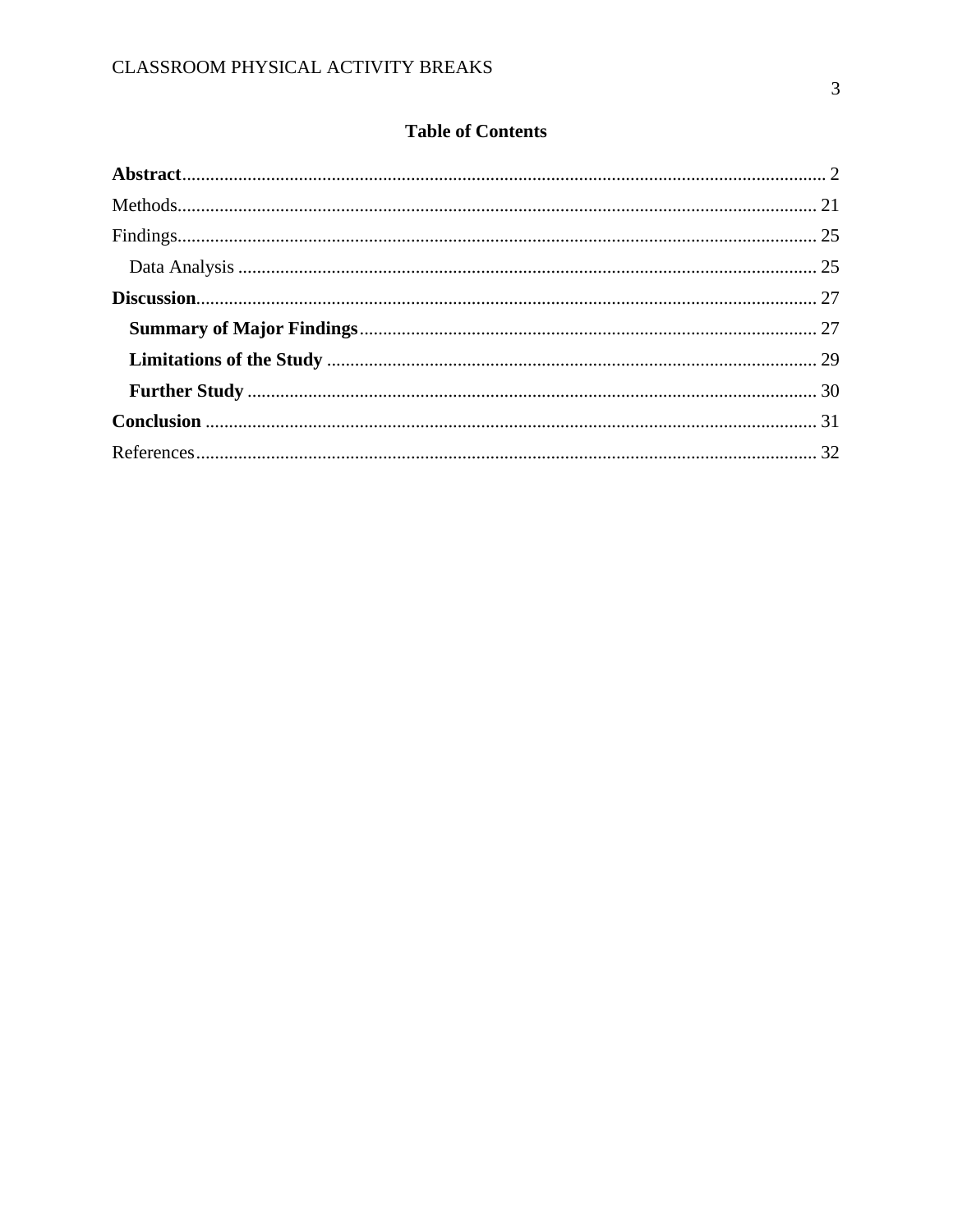# **Implementation of Physical Activity Breaks in the Classroom**

Students in elementary schools today face steadily rising academic pressure, paired with increasingly less daily physical activity. In addition to sweeping policy changes, such as the passage of the No Child Left Behind Act of 2001, which lead to budget cuts and the pressure to perform well on standardized tests, resulting in the reduction, or complete elimination, of physical activity programs, physical activity has been largely pushed out of children's daily lives (Mok et al., 2020). This push is due in large part to modern ways of living, increased screen time and technology use, schools placing emphasis on academic achievement, and decreased participation in organized youth sports (Mok et al., 2020; Erwin et al., 2012; Mavilidi et al., 2020). Children spend 80-93% of their day in a sedentary, inactive state (Webster, et al., 2015), and 5-7 hours each day in front of a digital screen (Rosenkranz, 2019). With fewer than 19% of youth getting the daily 60 minutes of recommended moderate to vigorous physical activity, student health, and potentially academic success, are in jeopardy (Mavilidi et al., 2020).

"Physical activity may actually improve learning, as it enhances students' ability to understand, retain, and apply the information they are taught" (Rosenkranz, 2019, p. 345). Children who are struggling academically may not need increased instruction time, but rather an increase in physical movement time (Rosenkranz, 2019). After various studies demonstrated a correlation between physical activity (PA) and academic achievement, the CDC concluded by allowing physical activity duration to stay the same, or even be increased during the school day, academic performance may be improved (Whitmer, 2014). The impact of adequate physical activity in children goes beyond physical health, but extends to lowered levels of anxiety, increased academic performance, muscular strength, bone strength, and self-esteem, and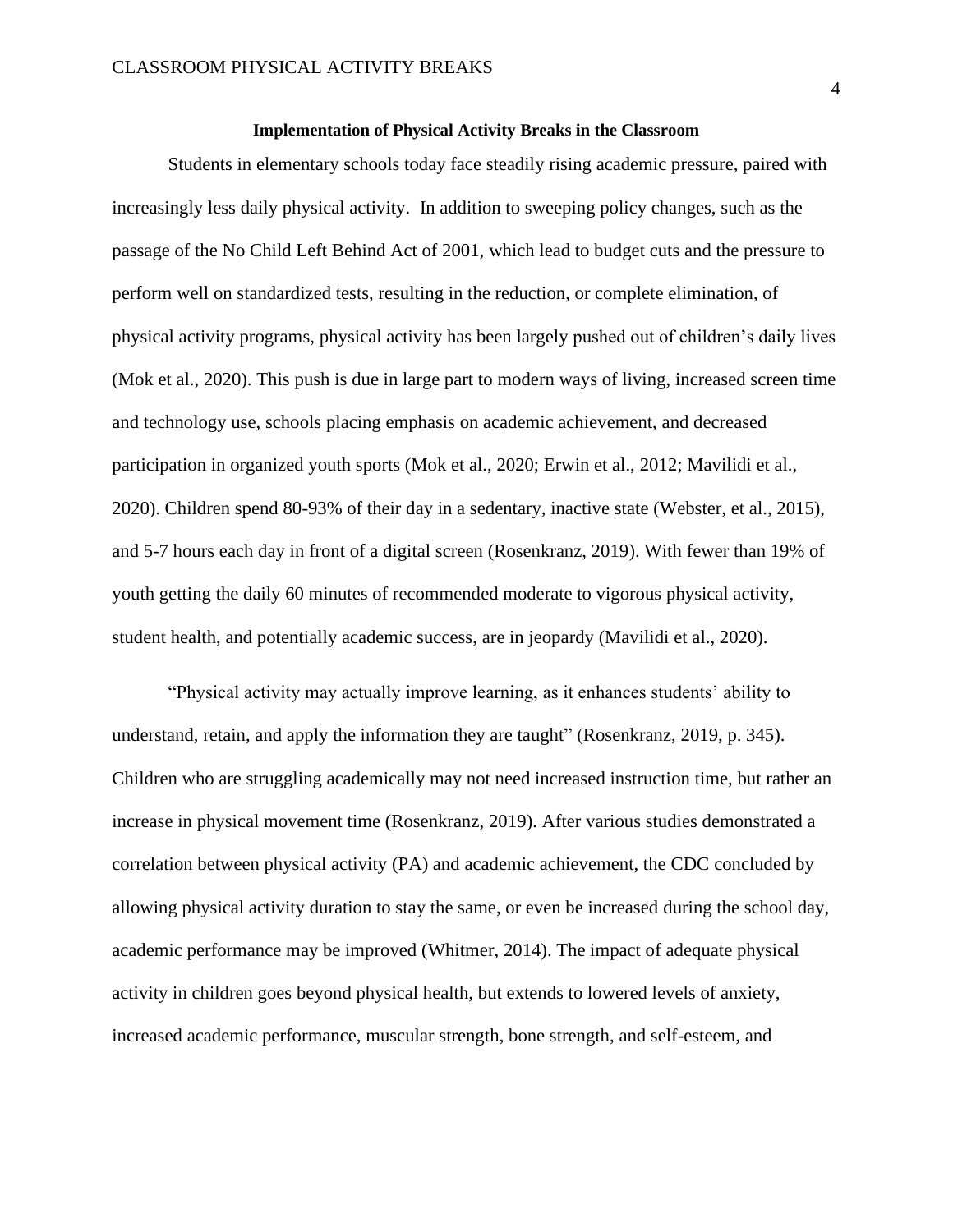reduction of risk factors for disease (Webster, et al., 2015; Mavilidi et al., 2020; Watson et al., 2017).

Of the daily 60 minutes of moderate to vigorous exercise, 30 are recommended to be completed at school (Watson et al., 2017). With the average physical education class providing 10-20 minutes of moderate-to-vigorous activity, there is still over half of the movement minutes to be accounted for throughout the school day (Rosenkranz, 2019). Schools are an ideal place for implementing more physical activity due to the robust access to children, free tuition for families, controlled environment, and the extended amount of time children spend at school (Mok et al., 2020).

The issue that arises in the classroom is a constant struggle between precious instructional time, and necessary student physical activity. Both teachers and students in primary classrooms across the country are affected by these demands. The classroom provides a unique opportunity to level the balance between academic instructional time and physical activity opportunities. One such means of increasing movement in the classroom is through physical activity (PA) breaks. PA breaks can be defined as brief stints of physical activity completed as a break from academic instruction and learning (Waston et al., 2017). One avenue of movement is video physical movement breaks such as GoNoodle in which students move along to guided exercises, dances, and movements. Furthermore, video physical activity breaks within the classroom are effective at increasing movement while being easy for teachers to implement (Mok et al., 2020).

The purpose of this action research study is to determine the impact of 3-5 minute, videolead, physical activity breaks on the engagement of  $3<sup>rd</sup>$  grade students. Classroom teachers can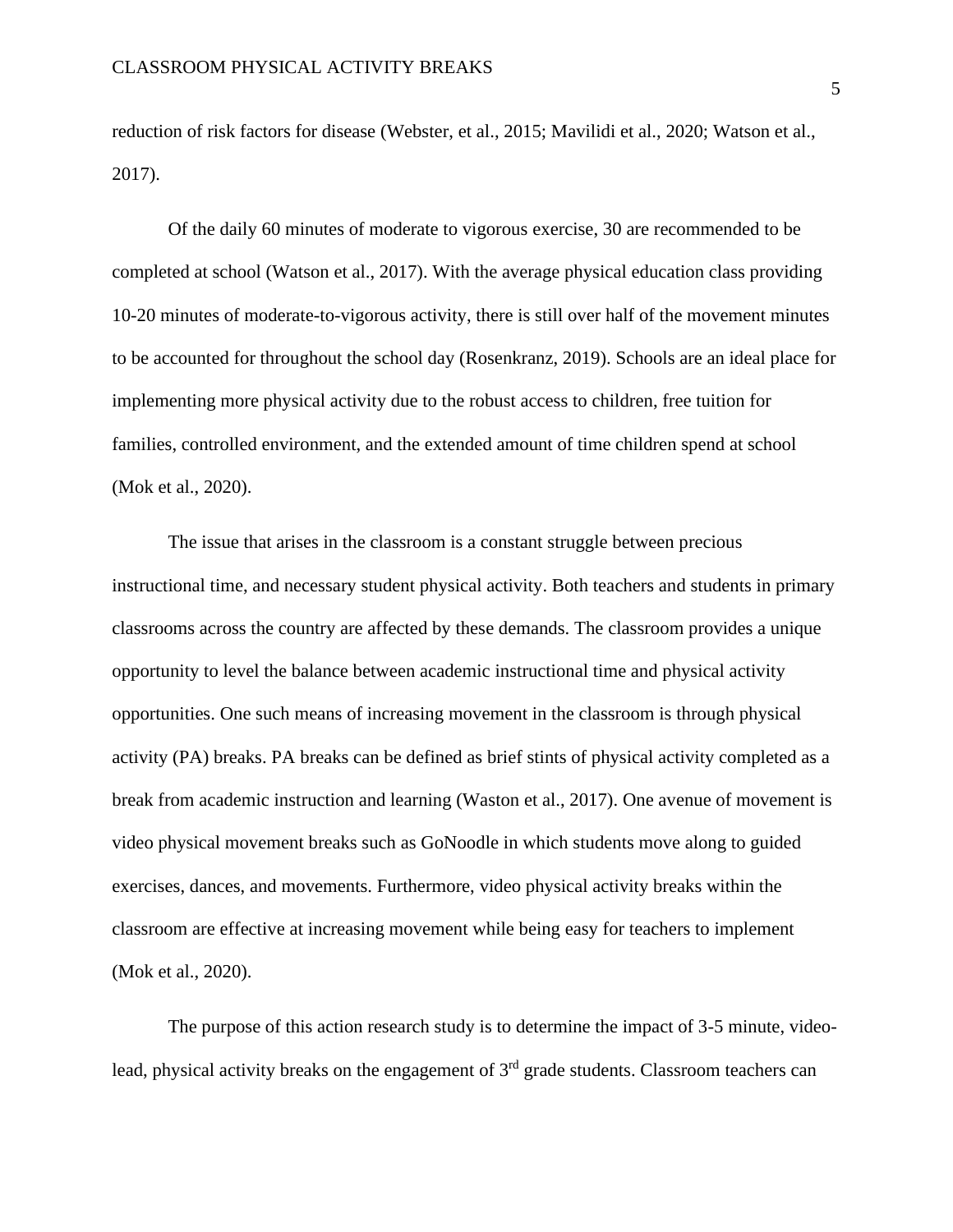improve their practice based on the findings of this study as results will determine the impact of PA breaks on attention, leading to a potential increase student learning. Findings from this study will inform both classroom teachers and district-level administration on the value of implementing brief activity breaks in the classroom to alleviate the tension of balancing academics with physical activity. With many experts in the education field turning their attention to the issue, there have been numerous studies conducted over the last 10 years addressing the impact of physical activity breaks in the elementary classroom on academic performance, but few regarding the impact on attention, or involving movement guided by videos of 3-5 minutes in length. This research project fills the void left by others by looking exclusively at the relationship between video guided physical activity breaks and attention.

Resources for this action research study were compiled from the DeWitt Library at Northwestern College. To be considered for inclusion, studies were current within the last 10 years, and published in a peer-reviewed journal. Studies regarding physical activity benefits, physical activity breaks, national and state school policies, school environment, and studies on the implementation of movement breaks in the classroom were reviewed. Ultimately, 20 sources were selected based on relevance and support given to the present study. Studies were used to understand the current knowledge base, as well as identify existing gaps, in the area of classroom-based physical activity breaks.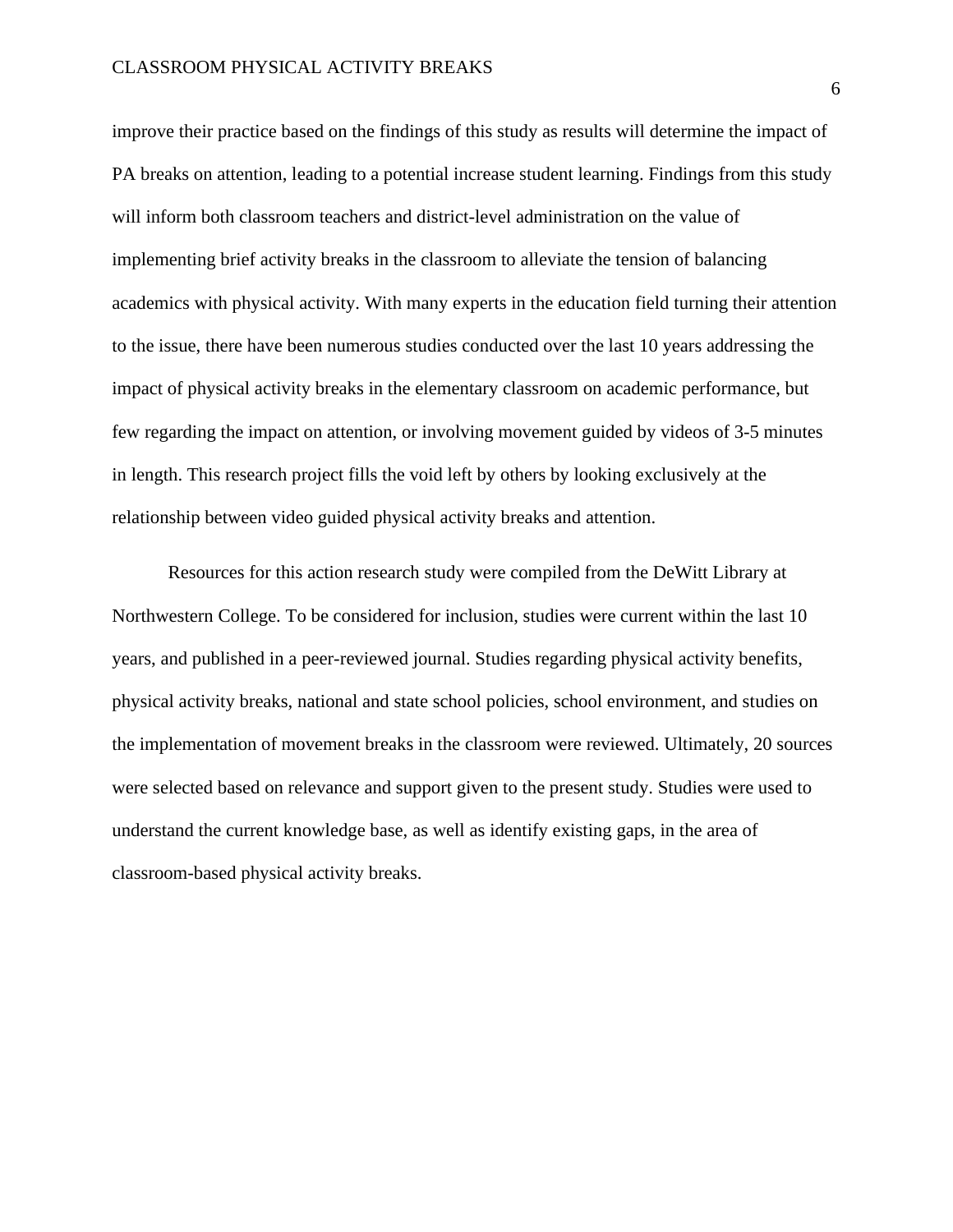# **History**

In order to understand the need for student physical activity breaks in the classroom, the history of policy and programming changes in schools over the last two decades must be examined. With the passage of the *No Child Left Behind Act* (NCLB) of 2001, schools began to shift a large amount of time, effort, and funding towards meeting or exceeding academic standards in reading and math, as well as closing the achievement gap between advantaged and disadvantaged students (Ladd, 2017). NCLB required all students in grades 3-8 be tested in both math and reading yearly (Ladd, 2017). The increase in testing created a wealth of data, but yielded meager results. Achievement goals were set for 100% of students to be on the track to proficiency in both content areas by 2013; the goals were rigorous, if not unrealistic, and by 2011 nearly half of all schools in the United States were not making adequate yearly progress as measured by goals set by NCLB (Ladd, 2017). The shortcomings of NCLB are well researched; in a 2012 Lee and Reaves study, there were no significant academic effects seen in math or reading, or in closing the achievement gap due to NCLB policy changes (Ladd, 2017). The Every Student Succeeds Act (ESSA) replaced NCLB in 2015 with the requirement still in place that all states test and report on all students, but gave more responsibility to state governments to design and enforce accountability systems(Ladd, 2017). Despite the replaced act, the focus remained solely on rigorous academic achievement. While academic instruction time increased, student sedentary behaviors and achievement decreased.

The unintended result of both NCLB and ESSA was a narrowed view of schooling to include only academic success on multiple-choice assessments. Schools shifted instructional time towards tested subjects and away from those subjects not assessed. According to a national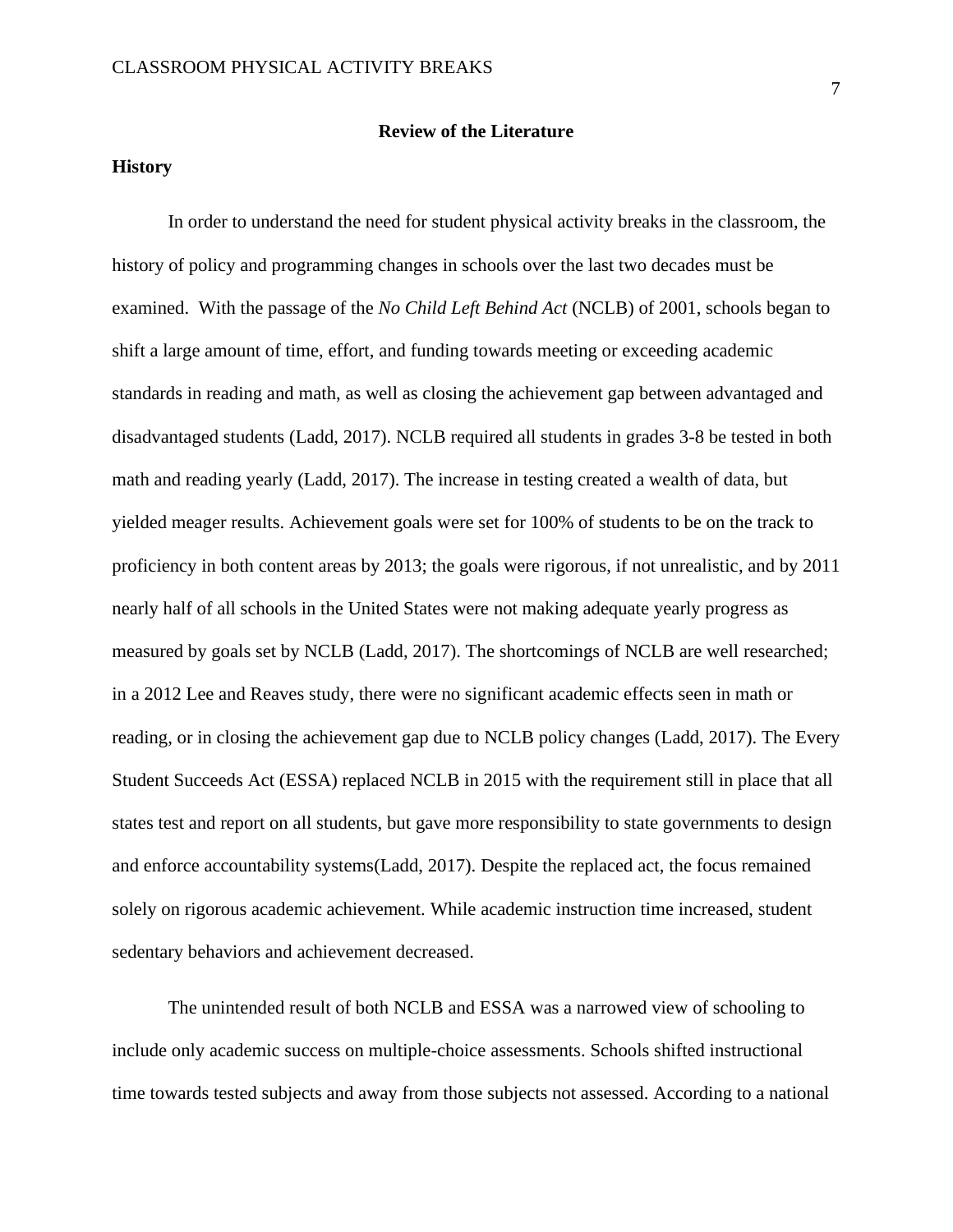survey of 349 districts conducted in 2007, schools showed a significant increase of instructional time allotted for English and math, while decreasing time dedicated to social studies, science, art, music, physical education, and recess from the years 2001 to 2007 (Ladd, 2017). Additionally, in an attempt to meet rigorous academic standards and maximize instructional time, educators have largely adopted sedentary teaching and learning practices in which students are seated for the majority of the school day (Cline et al., 2021). As NCLB and ESSA encouraged a greater emphasis on instructional time and increased standardized test scores, there became less of an emphasis on physical activity. However, there is little evidence to show increased instructional time leads to increased test scores. Schools are left with a dilemma between achieving high, perhaps unrealistic, standards, and students who are inactive for a majority of the school day.

On the contrary, societal changes have impacted childhood activity rates. It is widely agreed upon that recent data shows a decline in childhood activity rates over the last two decades (Carlson et al., 2015; Mok et al., 2020; Stylianou et al., 2016). Aside from school policy changes, researchers argue physical activity levels are declining due to modern ways of living, increased technology use, and an increase in overall screen time for children (Mok et al., 2020). Furthermore, the balance between academics and physical activity is aggravated in rural areas in which kids are less likely to have opportunities to be physically active outside of school (Baker at al., 2017). When considering the policy and programming changes that have occurred over the last 20 years, it becomes evident children have been pushed towards more sedentary behaviors which can be detrimental to their physical, mental, and emotional health. The existing research regarding the increase in student sedentarism begins to paint a picture of a need for increasing both physical activity and learning.

#### **Physical Benefits**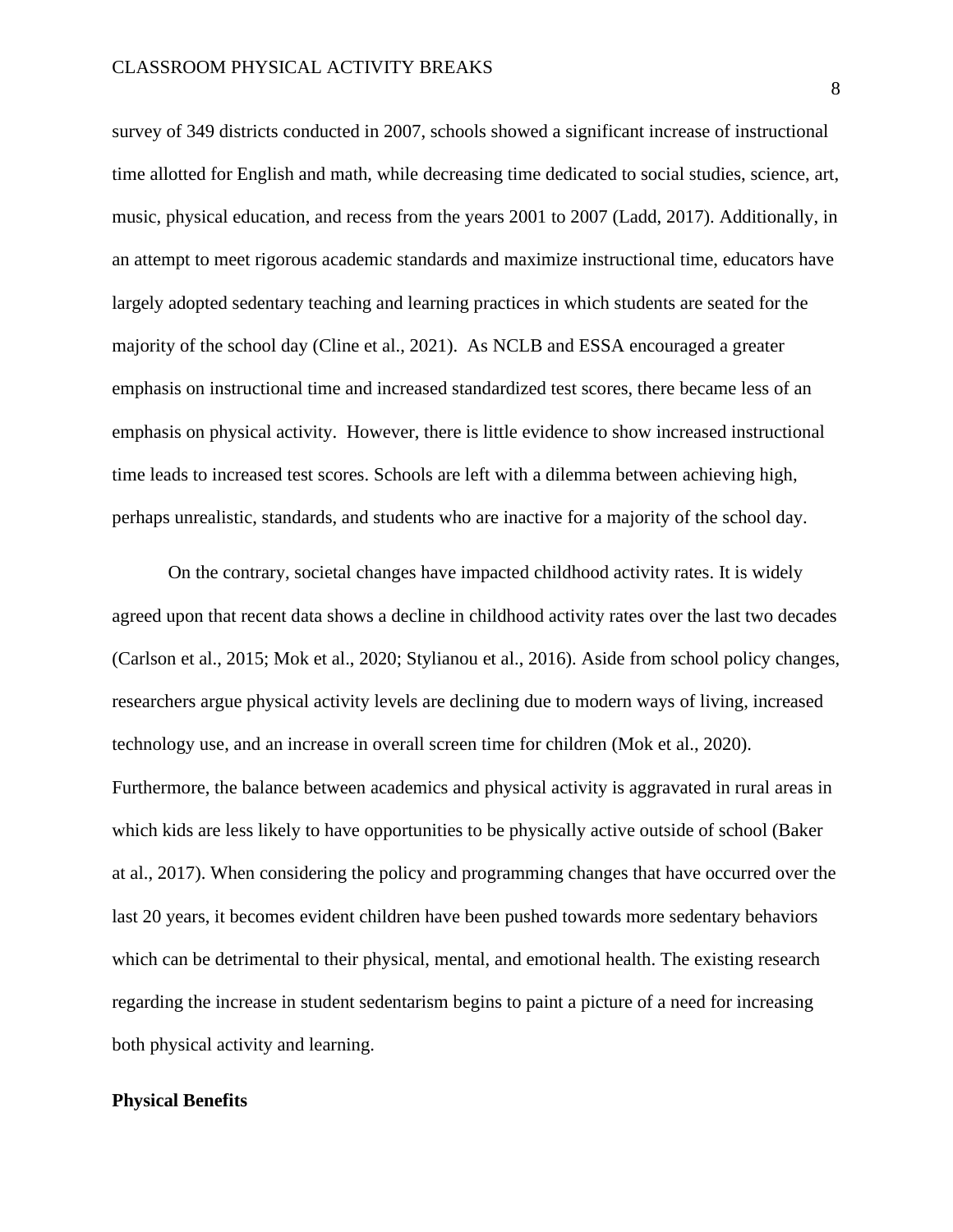Youth today face a challenge unique to the current generation: a constant challenge to maintain a healthy weight and a well-balanced lifestyle. According to the most recent CDC data, 19.3%, or 14.4 million children ages 2-19 are reported to be obese (Center for Disease Control and Prevention, 2021). The physical benefits of being active are numerous and include improved fitness levels, strengthened bones, reduced obesity, lowered blood pressure, and lowered risk of diabetes and cardiovascular disease (Mavilidi et al., 2020). Contrarily, a lack of physical activity can lead to an increased risk of obesity, type 2 diabetes, and other chronic diseases (Rosenkranz, 2020). In a study of school-based physical activity programs by Carter & Micheli (2012), researchers found a correlation between physical activity and improved peak oxygen levels as well as lowered cholesterol levels. Long term, the cardiovascular benefits obtained from rigorous exercise in childhood may lead to long-term cardiovascular benefits into adulthood (Carter & Micheli, 2012). Additionally, there has been a window of opportunity identified in which adolescents accumulate up to 26% of their total adult bone mineral mass over a period of two years between the ages of 12 and 14 (Carter & Micheli, 2012).

National physical activity guidelines for children suggest 60 minutes of moderate-tovigorous exercise daily; 30 of which should occur during the school day (Cline et al., 2021; Rosenkranz et al., 2020; Watson et al., 2017). Sedentary learning behaviors paired with the fact that only 8% of schools nationwide provide daily physical education for the duration of the school year, provide evidence for the case that physical activity has largely been pushed out of schools (Webster et al., 2015). Additionally, the most recent United States report card regarding physical activity in school rates schools at a D- due to the fact only 20-26% of schools in the nation offer quality physical activity opportunities throughout the day (Rosenkranz et al., 2020). While physical activity levels for children drop, the physical benefits of regular movement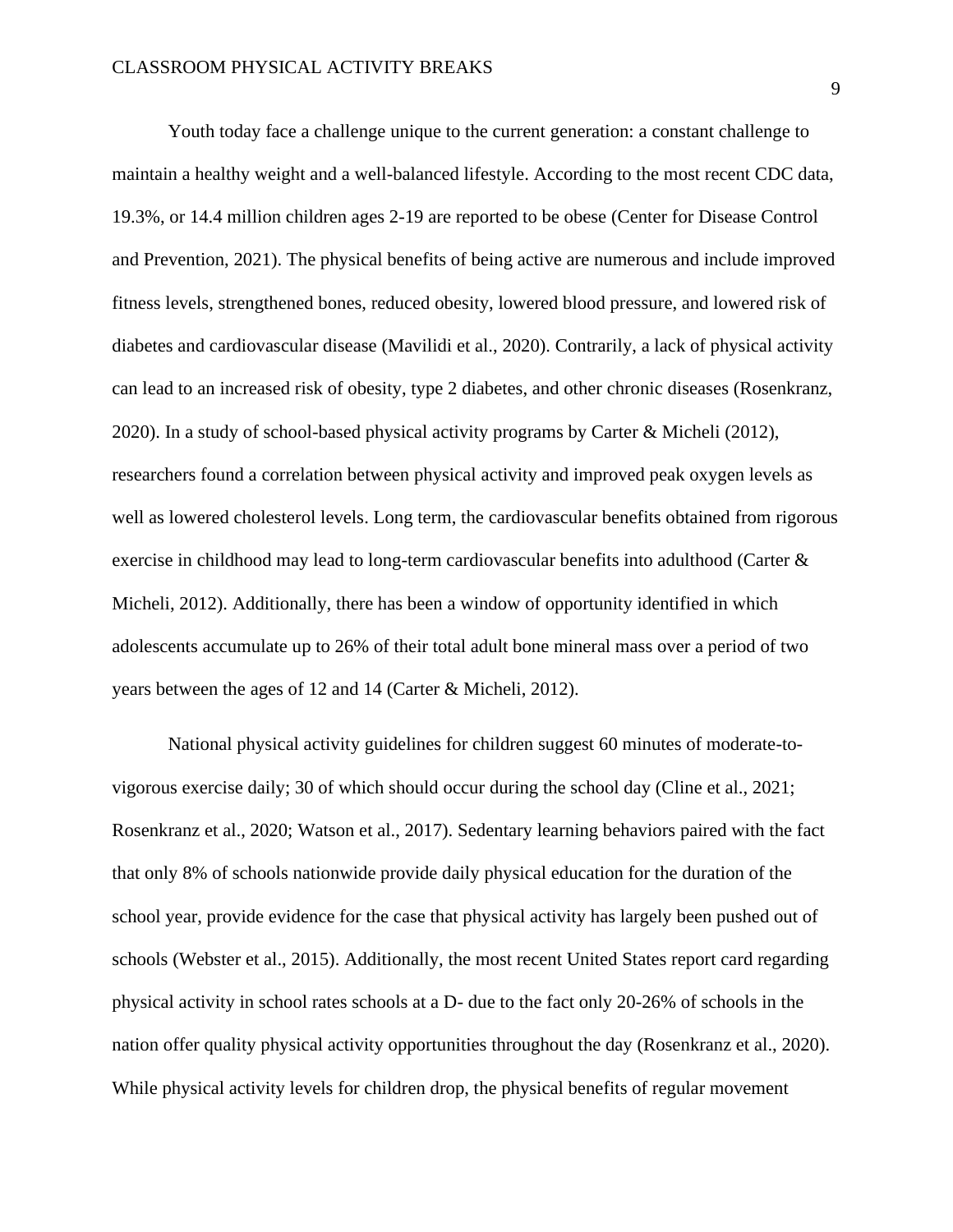remain high. Researchers, educators, and other stakeholders agree more must be done to mitigate the issue of childhood obesity and sedentary behaviors.

In a quantitative United States study by Erwin et al. (2013) including 54 children ages 8- 12, researchers examined student physical activity levels during indoor recess dance videos. Students participated in 5 consecutive days of indoor recess, consisting of 3-4 minute guided movement videos, played for a period of 20 minutes, while wearing accelerometers. Data was recorded from the accelerometers over the one week period. It was determined over a 20 minute indoor recess period, students spent an average of 17.66 minutes engaged in the videos, of which 22% was spent in moderate-to-vigorous physical activity (Erwin et al., 2013). Additionally, of the 20 minute period, 46% of the time was spent in light physical activity resulting in a total of 68% of time spent in some intensity of physical activity. However, the findings also determined the indoor physical activity levels were less than those previously reported for outdoor recess (Erwin et al., 2013). Classroom based physical activity breaks should not replace traditional physical education classes and/or recess, but rather are an additional way to increase student physical activity in the classroom. Implementing brief PA breaks in the classroom throughout the day, during a normally sedentary time, can add up to greater physical activity gains for students. Results of this study suggest video physical activity breaks are one effective method for increasing elementary children's physical activity. When translated to classroom practice, students can reap the physical benefits of physical activity without taking away large amounts of instructional times. Lastly, researchers in the Erwin et al. (2013) study noted a need for a variation of videos between dance, aerobics, and guided exercises, and the resulting effect on PA levels in future research; an area the researcher of this study will choose to focus on.

#### **Cognitive Benefits**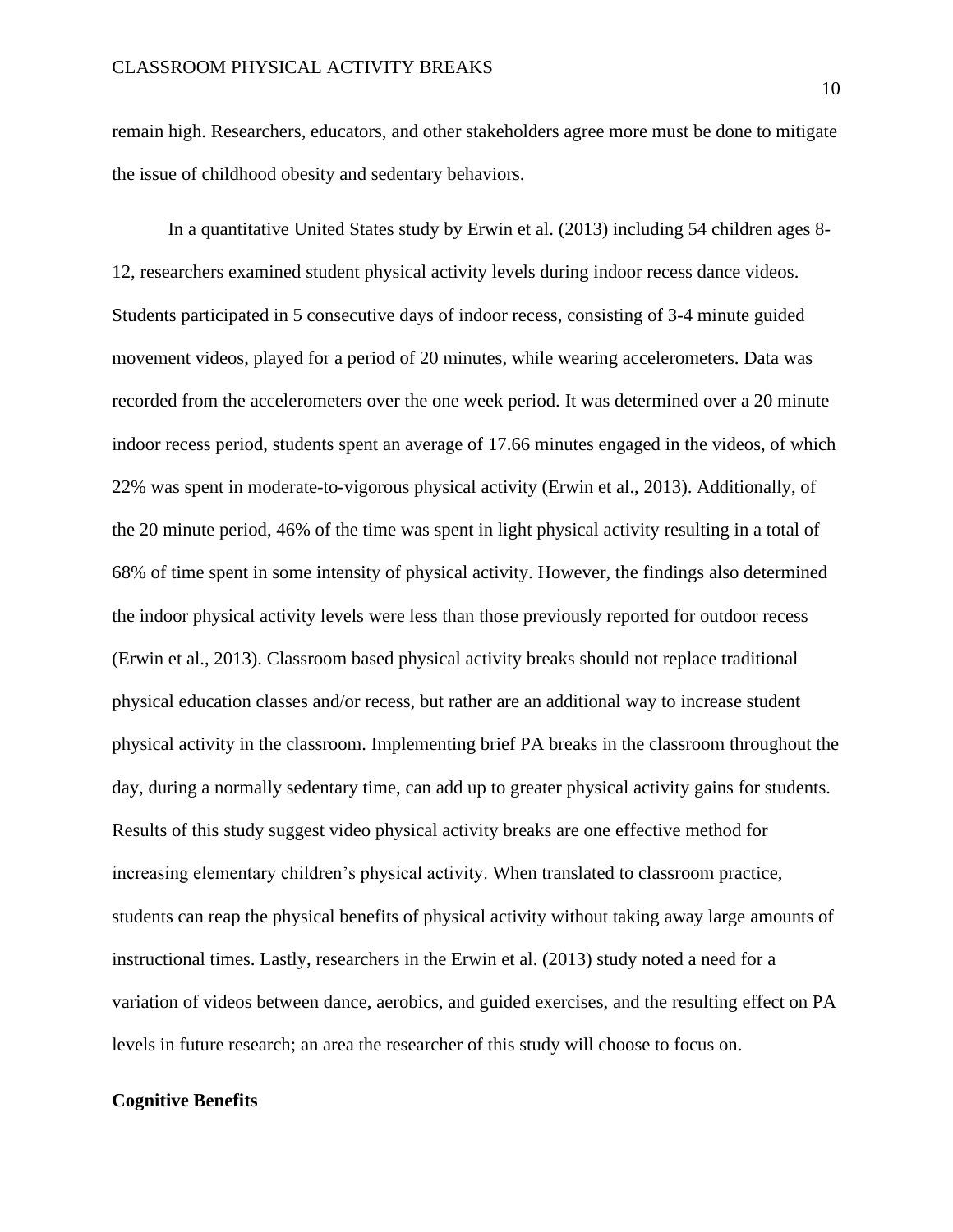There exists a large body of research that provides evidence for the positive relationship between physical activity and cognitive benefits. Physical activity has a positive effect on the brain, which can translate to academic benefits in the classroom. Short term, immediately following PA, physical activity stimulates chemical changes in the brain which increases attention and may improve cognitive performance (Mullender-Wijnsma, 2015). In a one-year qualitative study by Mullender-Wijnsma et al. (2015), both time-on-task behavior and student motivation observed immediately following a physical movement break in the classroom were significantly increased. 228 children in  $2<sup>nd</sup>$  and  $3<sup>rd</sup>$  grade classes in the northern Netherlands participated in 63 physically active lessons in which they were taught 10-15 minutes of content followed by moderate-to-vigorous activity to facilitate repetition and memorization of the material. Students wore heart-rate monitors to ensure they were at the target heart-rate level for moderate-to-vigorous activity. After the one-year period, it was established the time-on-task percentage of the intervention group was found to be over 70% (Mullender-Wijnsma, 2015). Additionally, students in the  $3<sup>rd</sup>$  grade intervention group performed higher on both math and reading assessments when compared to the control group (Mullender-Wijnsma, 2015). With time-on-task being a predictor of academic success, it can be concluded physical activity breaks are conducive to learning and engagement in the classroom.

Additional research agreesphysical activity has positive effects on cognition, metacognition, attention, learning, and academic achievement (Baker et al., 2017; Beemer et al., 2019; Cline et al., 2021; Emeljanovas et al., 2018; Mavilidi et al., 2020; Mok et al., 2020; Rosenkranz et al., 2020). In a qualitative study conducted by Mavilidi et al. (2020), students in elementary schools across Australia received a 5-minute activity break 3 times per week consisting of combat, fitness, and cardiovascular exercises. After the 4 week period, students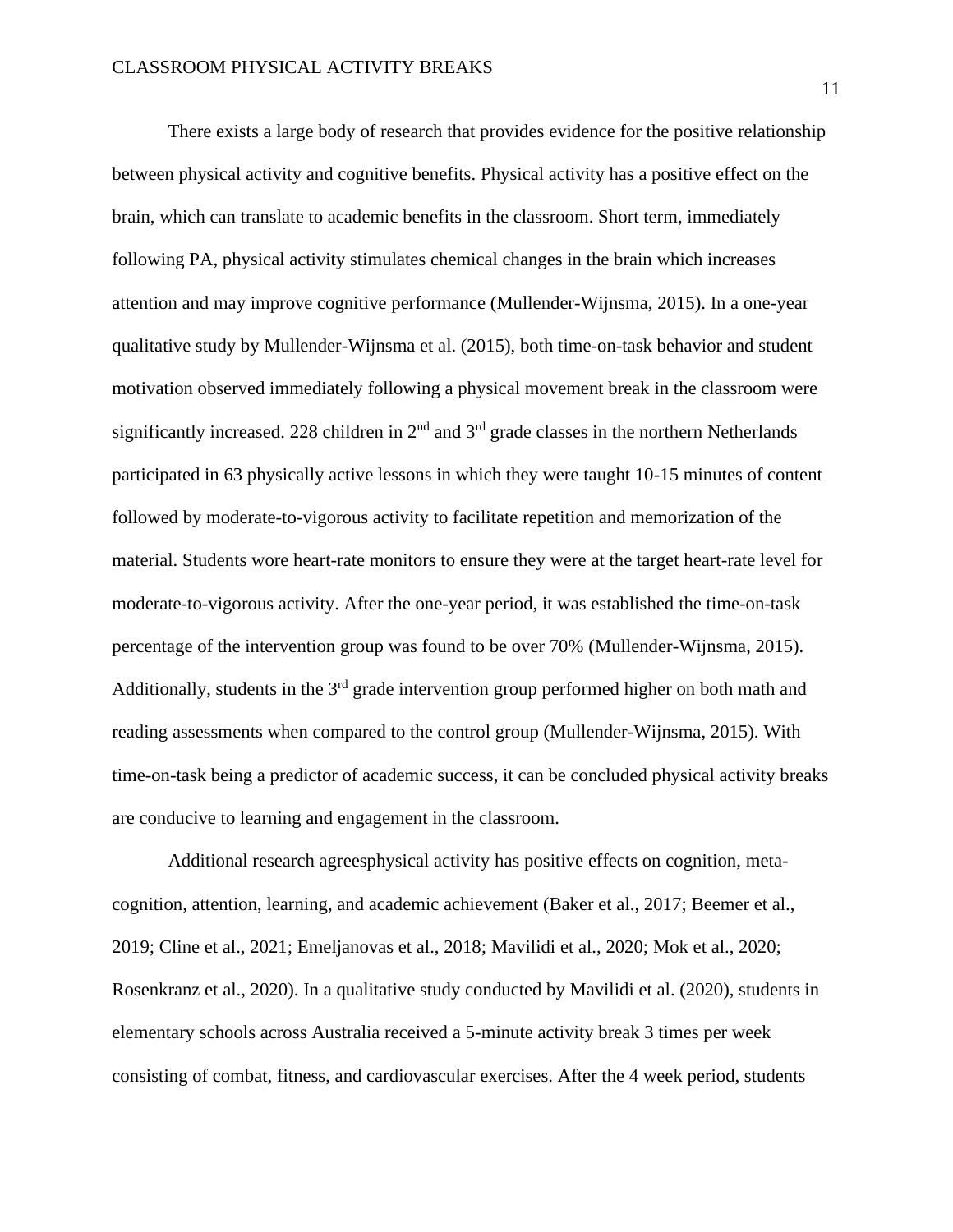receiving the PA intervention performed significantly higher in both on-task behavior and in academic scores on a math assessment (Mavilidi et al., 2020). Erwin et al. (2012) founded similar results in a quasi-experimental study in which 20+ minutes of physical activity breaks were provided to students daily in the classroom over 20 weeks. Results showed students who received PA breaks performed significantly higher on math and reading curriculum based measurement (CBM) scores (Erwin et al., 2012). The current research on physical activity points to overwhelming cognitive benefits for the brain; this easily translates into benefits for teaching and learning in the classroom.

# **Social-Emotional and Behavioral Benefits**

The benefits of physical activity on social-emotional health and behavior is an emerging field of study in recent years. Where previous research focused on physical and cognitive benefits, emerging studies place a focus on mental wellbeing; a shift that is also felt in classrooms, schools, and in the media around the country. Such activity breaks have the power to change self-attitude, learning, and behaviors in the classroom (Emeljanovas et al., 2018). Mavilidi et al. (2020), reports physical activity can also lead to reduced levels of stress, anxiety, and depression. Rosenkranz (2020) argues when children decrease or lose physical activity time, the self-regulatory skills needed to develop skills for adulthood are effected, having the ability to hinder overall growth and development of a child. With an emphasis placed on maximizing academic instruction time, social-emotional learning is also largely pushed out of the classroom, showing additional need for student support in this area to come from elsewhere.

The aforementioned benefits are confirmed by Mok et al. (2020). In a 4 month, quantitative study including 3036 students ages 8-11, the implementation of Brain Breaks® and the effect on children's attitudes were examined. Classrooms were randomly assigned to either a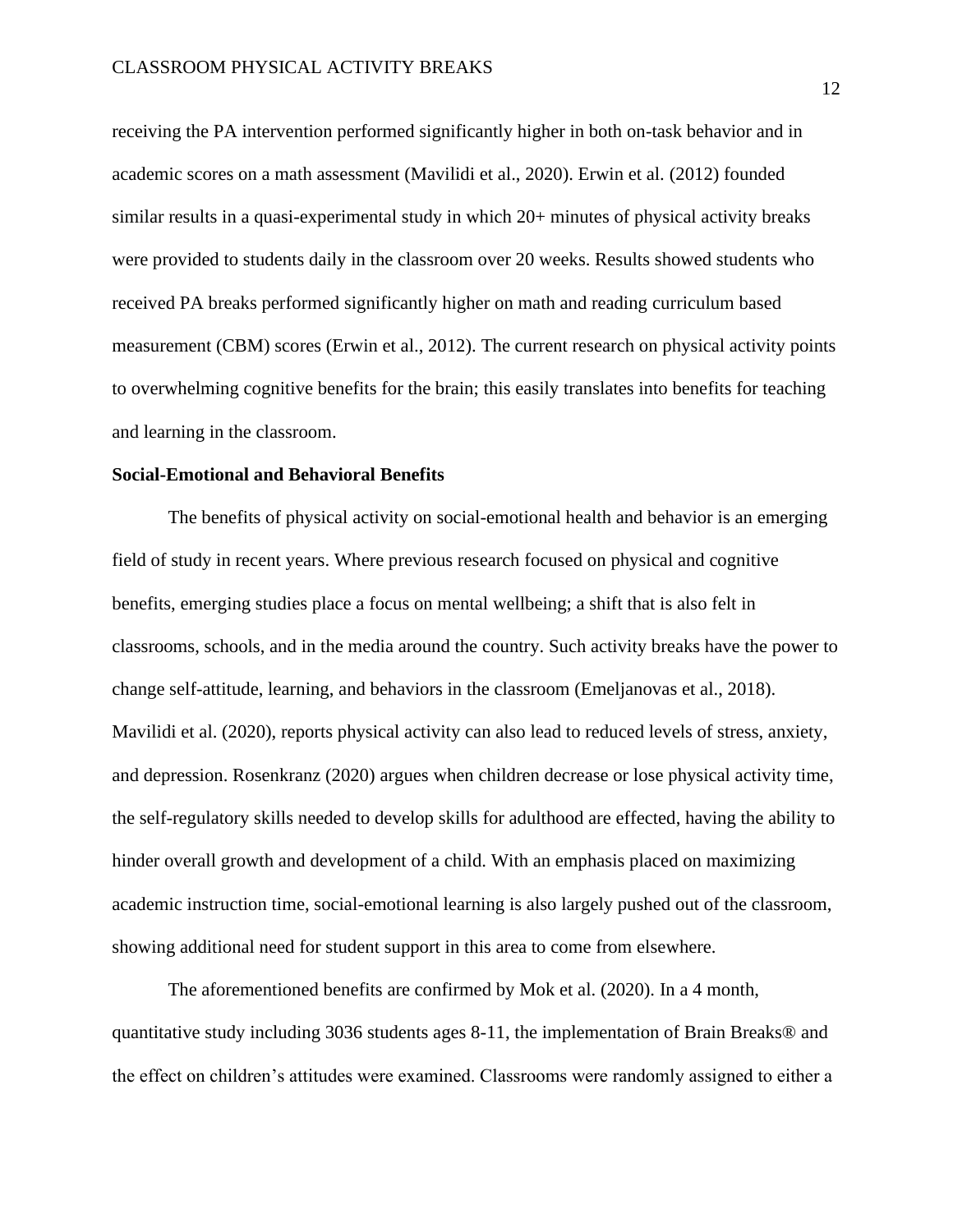control or intervention group in which the control group received no physical activity breaks, while the intervention group received 3-5 minute Brain Breaks® twice during the school day, for 5 days each week. Each video consisted of a warm-up, movements from sports and/or traditional dances, and popular music. The videos also incorporated health and nutrition information, socialemotional learning, character building lessons, arts and culture exposure, and core curriculum aspects. Student attitudes were measured using the Attitudes toward Physical Activity Scale (APAS). At the conclusion of the study, substantial differences were seen between the two groups in the areas of self-efficacy, learning, benefits and importance of health, importance of doing their personal best, and ratings regarding fun (Mok et al., 2020). Student participation in daily PA breaks boosted scores in 6 of the 7 assessed variables; the only variable that did receive a boost as evidence from the study was BMI reduction (Mok et. al, 2020). Lastly, a large difference was found between the intervention and control groups in the area of self-efficacy; this may be due in part to the fact Brain Breaks® videos integrated social-emotional learning in addition to physical movement (Mok et al., 2020).

Likewise, a large-scale mixed-methods study by Carlson et al.(2015) set out to determine the associations between student physical activity and classroom behavior. 1132 students in grades 1-6 across 24 schools in California wore accelerometers from the fall of 2013 to the spring of 2014. Data on accelerometers, as well as teacher surveys regarding implementation of breaks and student classroom behavior, was taken in the fall and spring of the school year. Participating classrooms incorporated at least one 10 minute physical activity break into the school day. It was determined at the conclusion of the study the classrooms in which teachers reported holding regular classroom physical activity breaks, an increase of desirable student behaviors and performance in the classroom was observed (Carlson et al., 2015). Additionally,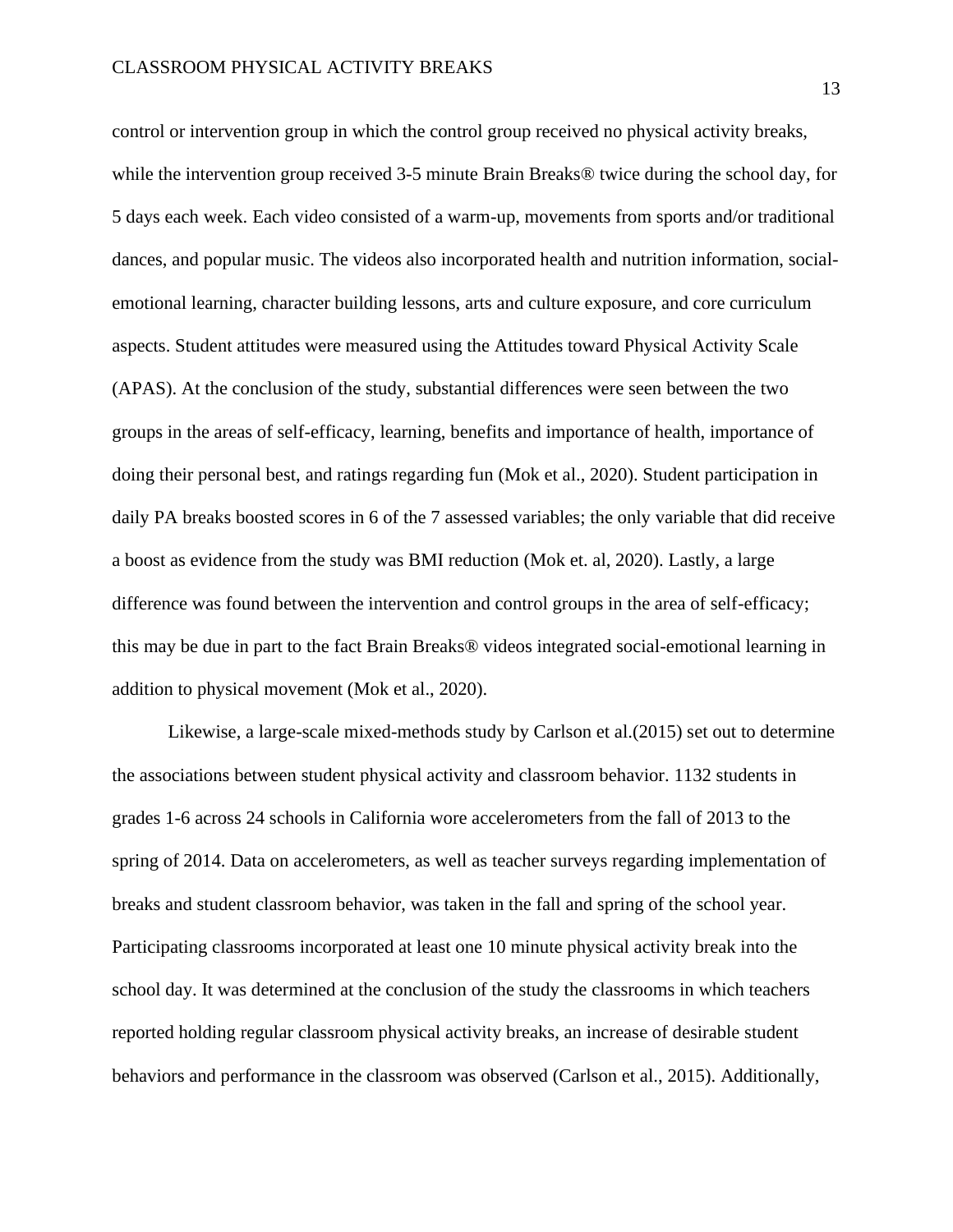teachers who implemented PA breaks reported fewer students lacking effort and motivation (Carlson et al., 2015). Effort and motivation are two powerful predictors of attention and timeon-task behavior, therefore it can be concluded from the study that classroom based PA breaks are a promising strategy to improve behavior and attention in the classroom.

#### **Active Breaks**

Schools are in the unique position to target a large population of students as there exists the greatest access to children regardless of race, socioeconomic status, and ethnicity in schools (Mok et al., 2020; Webster et al., 2015). On average, students spend about 30 hours per week in school (Cline et al., 2021). With the current daily recommendation for physical activity for children being 60 minutes, schools are in the unique position to provide up to 50% of the suggested guidelines for children (Cline et al., 2021; Rosenkranz et al., 2020; Watson et al., 2017). Experts agree there are many means by which to incorporate physical activity throughout the school day: transportation to and from school, recess, quality physical education classes, and expanding access to school equipment such as playgrounds and walking tracks (Baker et al., 2017; Carlson et al., 2015).

There exists a wealth of research regarding a plethora of physical, emotional, and cognitive benefits provided by the implementation of physical activity breaks in the classroom. Physical activity breaks, brain breaks, or classroom movement integration are brief, 5-10 minute breaks in which students participate in a variety of physical activity movements in the classroom, followed by a swift return to learning. Classroom based physical activity (CBPA) breaks are intended to "promote optimal learning by becoming an integral part of the classroom environment" (Emeljanovas et al., 2018, p. 581). CBPA is appealing because it is cost-effective and creates a potential for physical, cognitive, and academic benefits for children (Stylianou et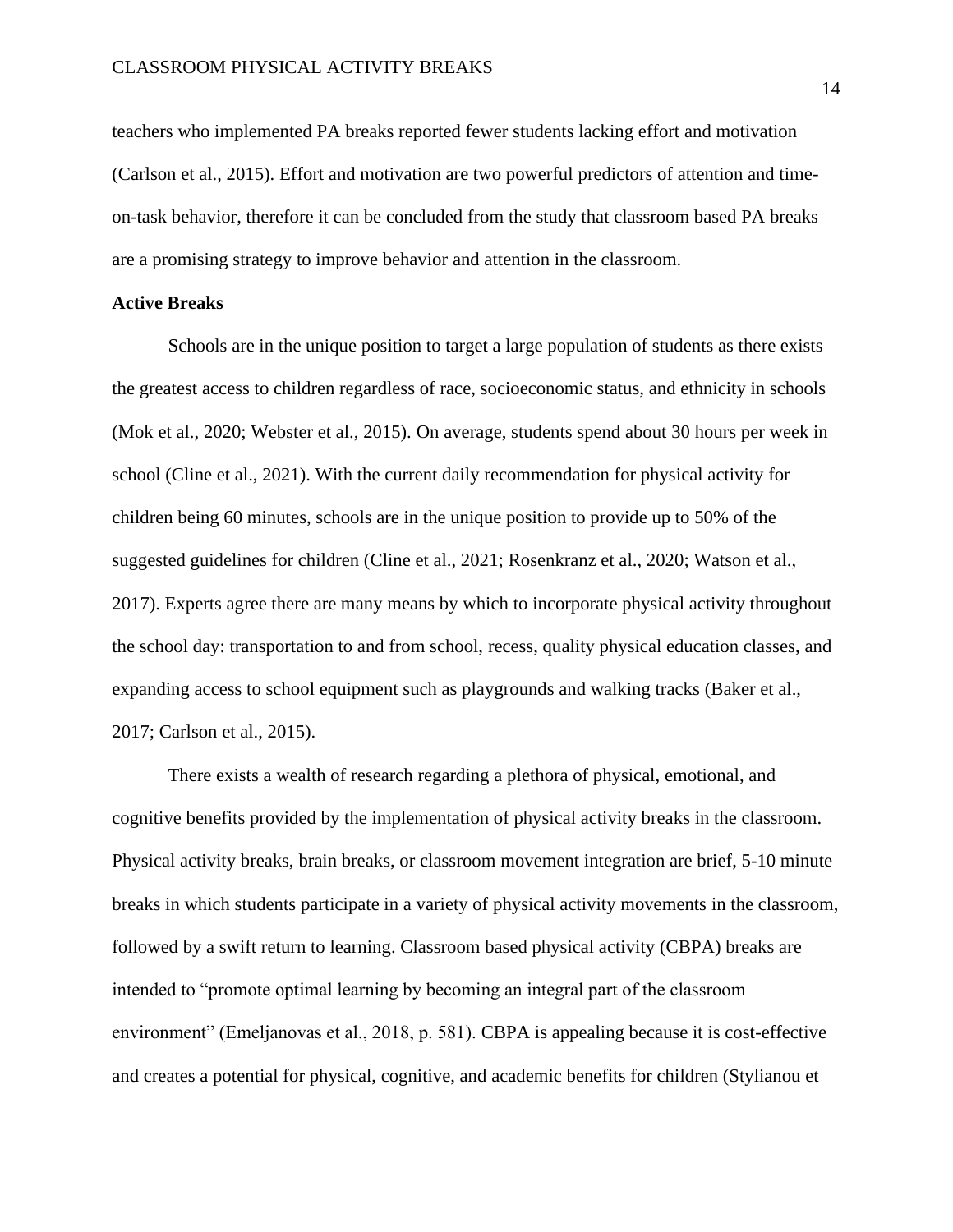al., 2016). CBPA can consist of guided-movement videos, teacher-lead exercises, integration of movement into curriculum, or games.

The researcher in this study chose to focus on exercise videos. Digital exercise videos in particular are advantageous over teacher-led, or curriculum-based physical activity breaks in that they are effective at increasing physical activity as well as allowing for the continuity of curriculum and learning in the classroom (Emeljanovas et al., 2018). Exercise videos are effective, easy, and cost-effective for teachers to implement (Mok et al., 2020). Apps and websites such as GoNoodle allow for teachers to choose from a variety of movement videos to engage and get students moving; reaping the benefits of physical activity while remaining in close proximity to their learning.

The effectiveness of classroom PA breaks at increasing physical activity for students, as well as offering physical, emotional, and academic benefits is a well-researched field. In a quasiexperimental study by Erwin et al.  $(2012)$ , 29 3<sup>rd</sup> grade students from a southeastern United States elementary school were assigned to either a control or intervention group. The intervention group received the implementation of 20 or more minutes of a classroom physical activity break while the control group received no break and continued with their in-seat learning. Data regarding reading fluency, mathematics aptitude, grades, standardized test scores, classroom behavior, and school day physical activity (via pedometers) was collected. After 20 weeks, CBMs, pedometer data, and grades all showed a significant positive effect for the intervention group. Classroom based physical activity had a significant positive effect on CBM reading and math scores (Erwin et al., 2012). The intervention group showed continual improvement of scores on CBMs when compared to the control group who peaked early in the research period (Erwin et al., 2012). Physical activity enhanced learning for students in the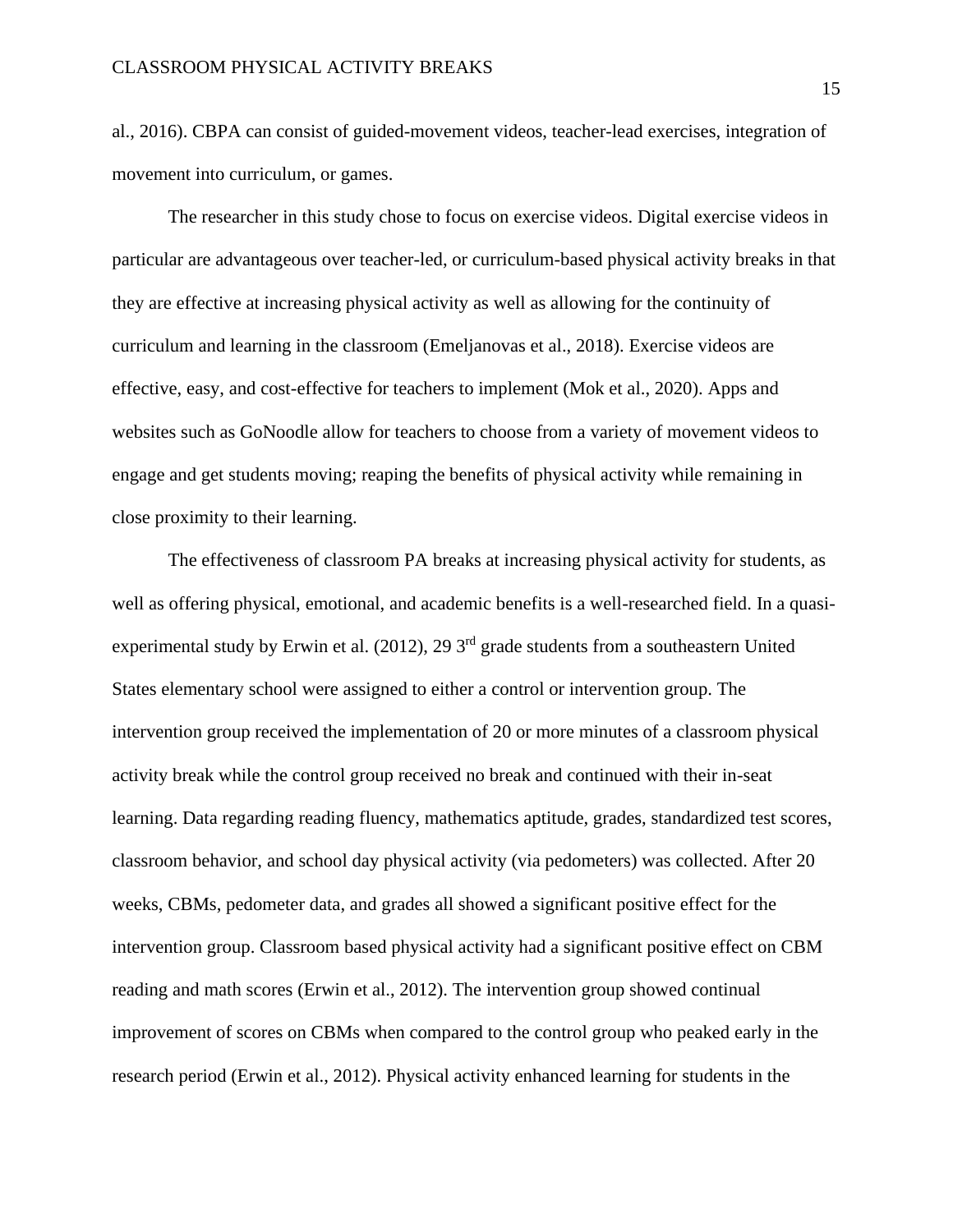intervention group – the group showed a continual improvement on CBMs versus a lack of growth in the control group (Erwin et al., 2012). Lastly, overall physical activity levels increased as demonstrated by pedometer readings (Erwin et al., 2012). It can be concluded from this study that the 20 minute PA intervention did not take away from student performance outcomes in the classroom, but rather significantly improved both reading and math scores.

The effects were mirrored in small but promising 2013 qualitative study by Bershwinger & Brusseau in which 18 students in a rural New York school participated in a two week study of the impact of classroom physical activity breaks on student overall physical activity levels. The study consisted of one week of baseline data followed by one week of the implementation of 5- 15 minute physical activity breaks consisting of jumping jacks, spelling jacks, walking breaks, and classroom games, 1-3 times daily. Students wore pedometers during school hours on both weeks of the study, and height, weight, and body mass index (BMI) were calculated for each student. After the completion of the second week, it was determined the classroom based physical activity breaks did in fact increase the overall physical activity levels of students. Students increased their step count, on average, from  $4806\pm639$  to  $5651\pm627$  (Bershwinger & Brusseau, 2013). The amount of time students spent in moderate-to-vigorous physical activity increased by 4.6 minutes on average (Bershwinger & Brusseau, 2013). Students in all BMI categories increased their steps and overall physical activity minutes, with participants in the obese category showing the greatest increase, increasing by 997 steps, and 6.2 minutes of MVPA (Bershwinger & Brusseau, 2013). This study shows the effectiveness of PA breaks at increasing overall student physical activity levels. The results of the Bershwinger & Brusseau study further confirm previous research stating classroom physical activity breaks provide a wealth of benefits to students.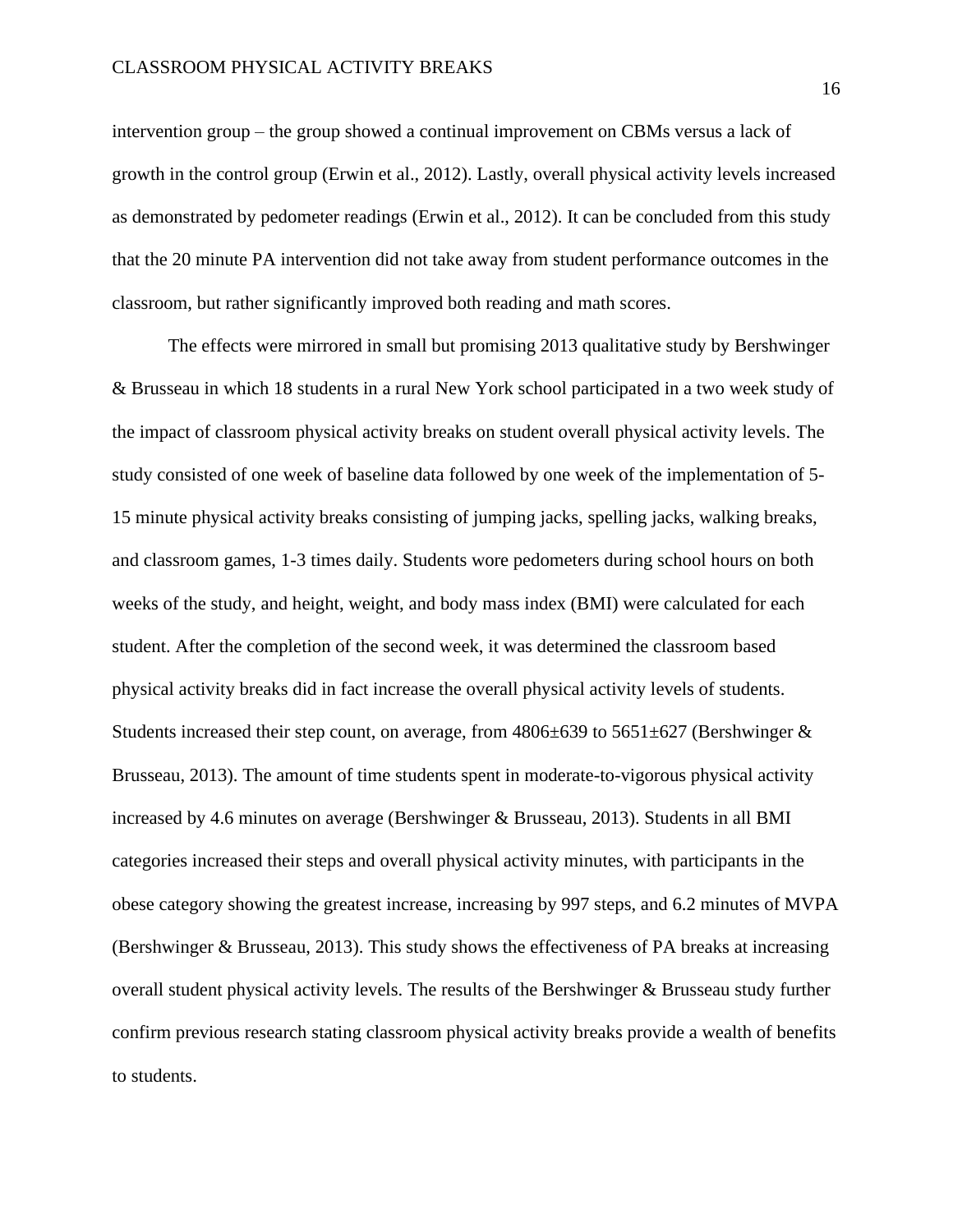#### **Disadvantage of Physical Activity Breaks**

While physical activity breaks in the classroom are widely viewed as a positive intervention for both students and teachers, there do exist alternative viewpoints. One such disagreement is teacher hesitation. As discussed previously, educators feel an enormous amount of pressure to have all students achieving at high academic levels. The reasons educators cite as roadblocks to implementation and/or continuity of physical activity breaks in the classroom are numerous, and include, but are not limited to: lack of resources or equipment, a school policy of no running or playing in the classroom, lack of organization or teacher preparation, difficulty of students returning to work following the break, and lack of time to include breaks in the school day (Emeljanovas et al., 2018; Mok et al., 2020; Stylianou et al., 2016).

In a mixed-methods study by Cline et al. (2021), 17 teachers of 28 classes across 6 schools in Gloucestershire, United Kingdom, were participants in a study that examined the effectiveness of the implementation of Busy Brain Breaks to increase overall physical activity minutes as well as engagement in the classroom. The study included questionnaires, observations, and semi-structured interviews to determine the attitudes and ease of implementation of Busy Brain Breaks in the classroom. Teachers implemented three Busy Brain Breaks, each lasting five minutes, three times per week, for 10 weeks. After 10 weeks teachers were interviewed regarding various aspects of the intervention. The study concluded feasibility of breaks and workload were the two main concerns with including physical activity breaks in the classroom(Cline et al., 2021). This concern potentially stems from the increased academic pressure teachers feel. Additionally, teachers mentioned space constrictions in the classroom as the third most common barrier (Cline et al., 2021).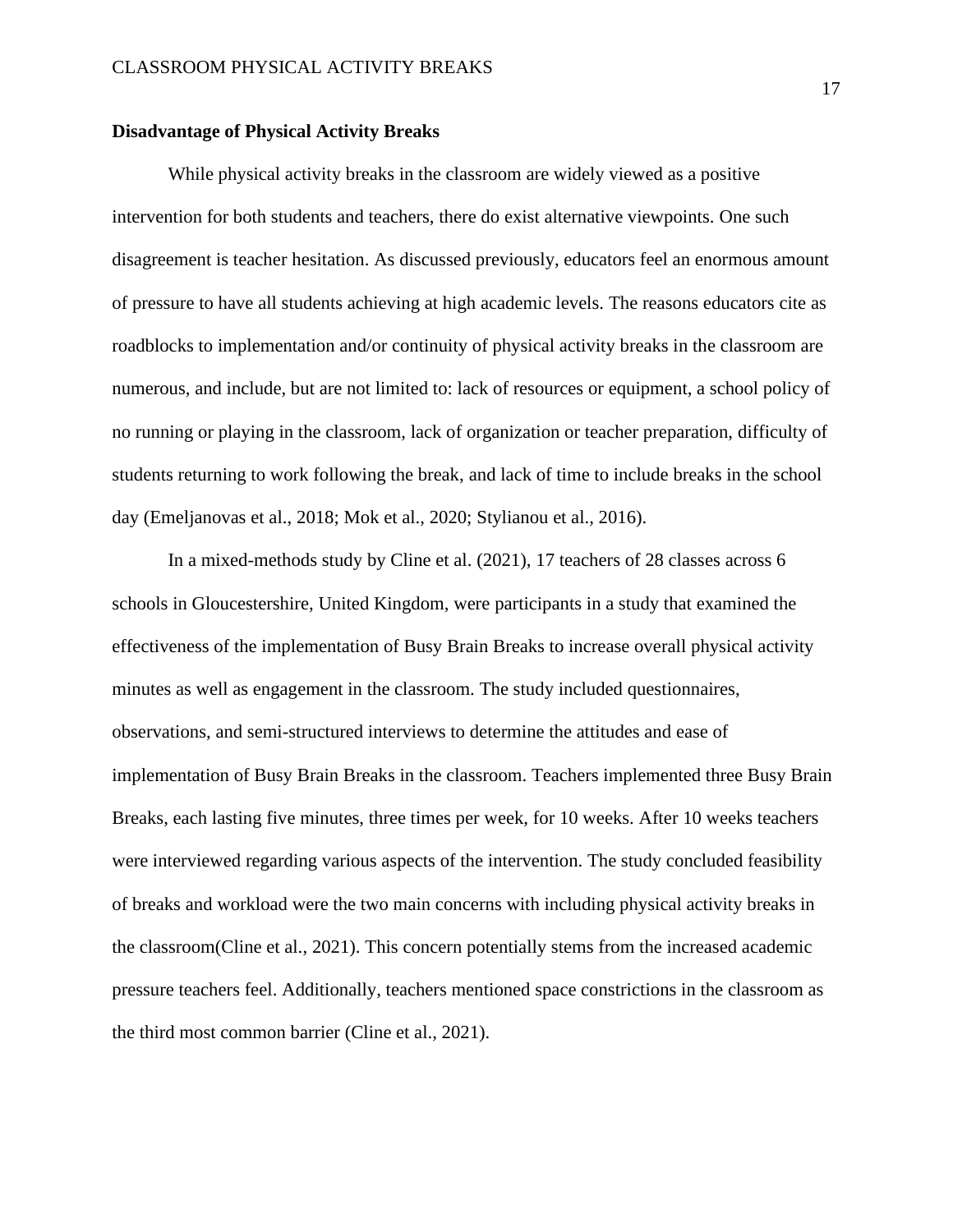Furthermore, Baker et al. (2017) expresses more specific hurdles for children in rural areas. In a 2017 study, Baker et al. researched the impact of intentionally increasing physical activity for children in rural Missouri. A partnership between four elementary schools and the "Healthier Missouri Communities" (Healthier MO) worked to identify and address barriers to physical activity for children in their communities. It was determined schools lacked resources, and teachers lacked training and/or knowledge of implementing PA breaks in the classroom. As a result, teachers received professional development regarding the benefits, implementation, and management of brain breaks, while schools received funding to include walking tracks, playground equipment, and other physically active resources. After a one year intervention period, qualitative interviews with teachers and students along with quantitative data collected from physical activity monitors found the overall physical activity level of students increased, while behavioral issues at all four school decreased. It was determined teachers must have an interest in implementing, and knowledge of the benefits of physical activity, as well as the skills needed to implement the breaks in order for PA breaks to not be viewed as just another thing for the teacher to do (Baker et al., 2017). The most successful PA implementations occurred in the classrooms in which teachers felt supported by coworkers and administration, combined with a teacher view that the breaks were a positive asset to the classroom (Baker et al., 2017). This finding is mirrored by a 2016 study by Stylianou et al. in which 13 teachers implemented classroom based physical activity breaks for 6 months and determined the teachers who felt most supported by administration and the training teams provided by the study, were the ones who found the most success with implementing and continuing the breaks. This study shows the importance of funding, training, resources, and support to allow physical activity breaks to be successful in the classroom.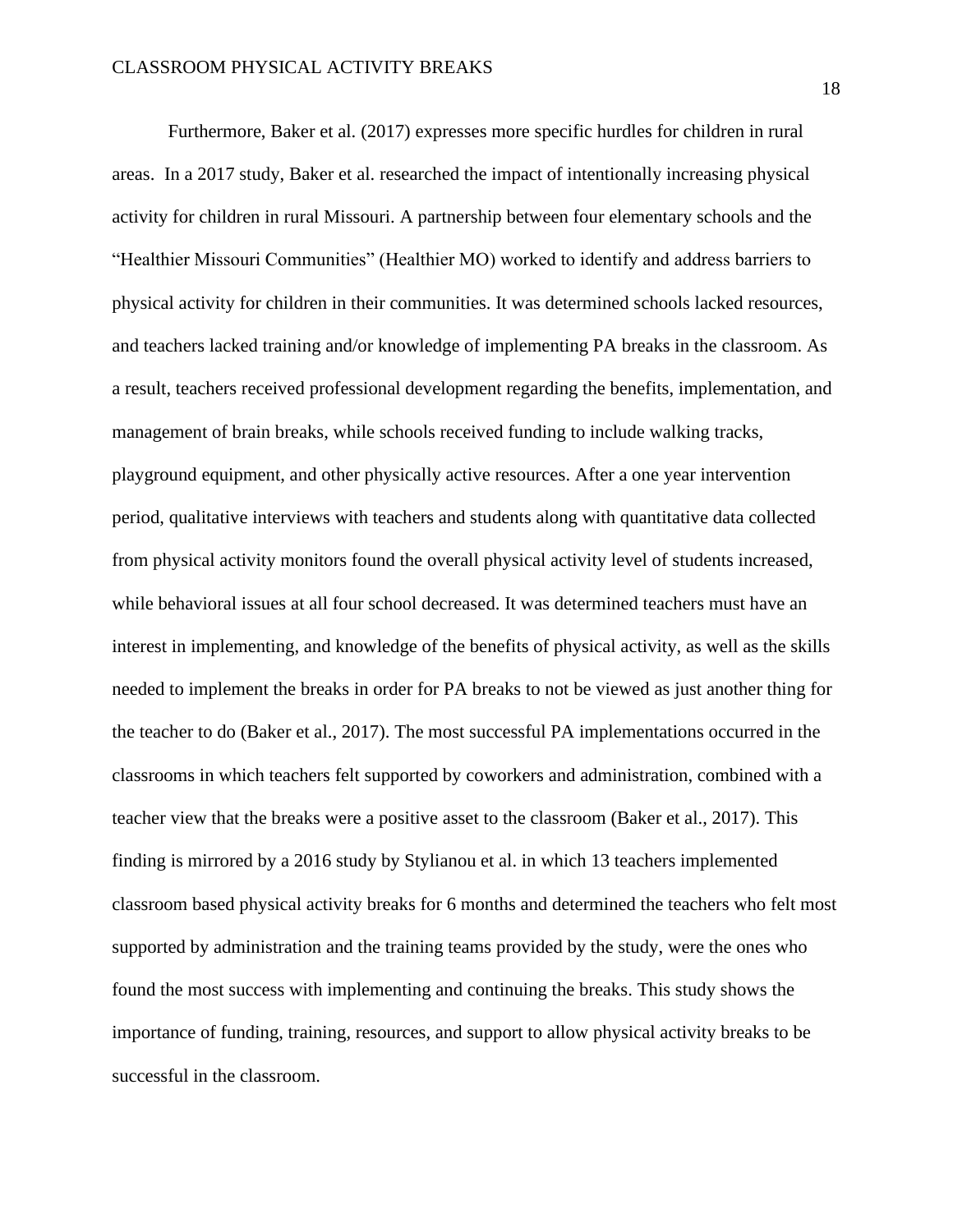One hurdle to implementation for educators that is absent in research is the level of training on physical activity breaks provided to pre-service teachers (Webster et al., 2015; Stylianou et al,, 2016). If new teachers are not trained and supported to implement PA breaks in the classroom, the breaks may be seen as just another thing to do. New teachers especially may feel increased pressure to devote the maximum amount of time to academic instruction. Encouragingly, researchers in both studies above concluded a focus on support for teachers to help implement, manage, and continue the physical activity breaks are crucial areas of future research (Cline et al., 2021; Baker et al., 2017). It can be determined from the research when teachers feel trained and supported, physical activity breaks in the classroom are much more successful.

# **Conclusion**

After compiling all research regarding physical, academic, and social-emotional benefits of physical activity breaks in the classroom, there exists a gap in the research pointing to the need for further studies. While many studies looked at the physical, social-emotional, and academic outcomes of implementing brief physical activity, few examined the effects on attention and on-task behavior. In the Mavilidi et al. (2020) study, attention as it relates to physical activity breaks was studied, however the PA breaks were 20+ minutes long. The existing research consists of studies of physical activity breaks lasting 5-20 minutes; while this is advantageous at increasing the number of minutes students spend in moderate-to-vigorous activity, it is detrimental to instructional time. It is unrealistic to assume educators can afford a 20, or even 10 minute physical activity break in the classroom daily. Because of these gaps, more research must be conducted to examine and further study the effect of physical activity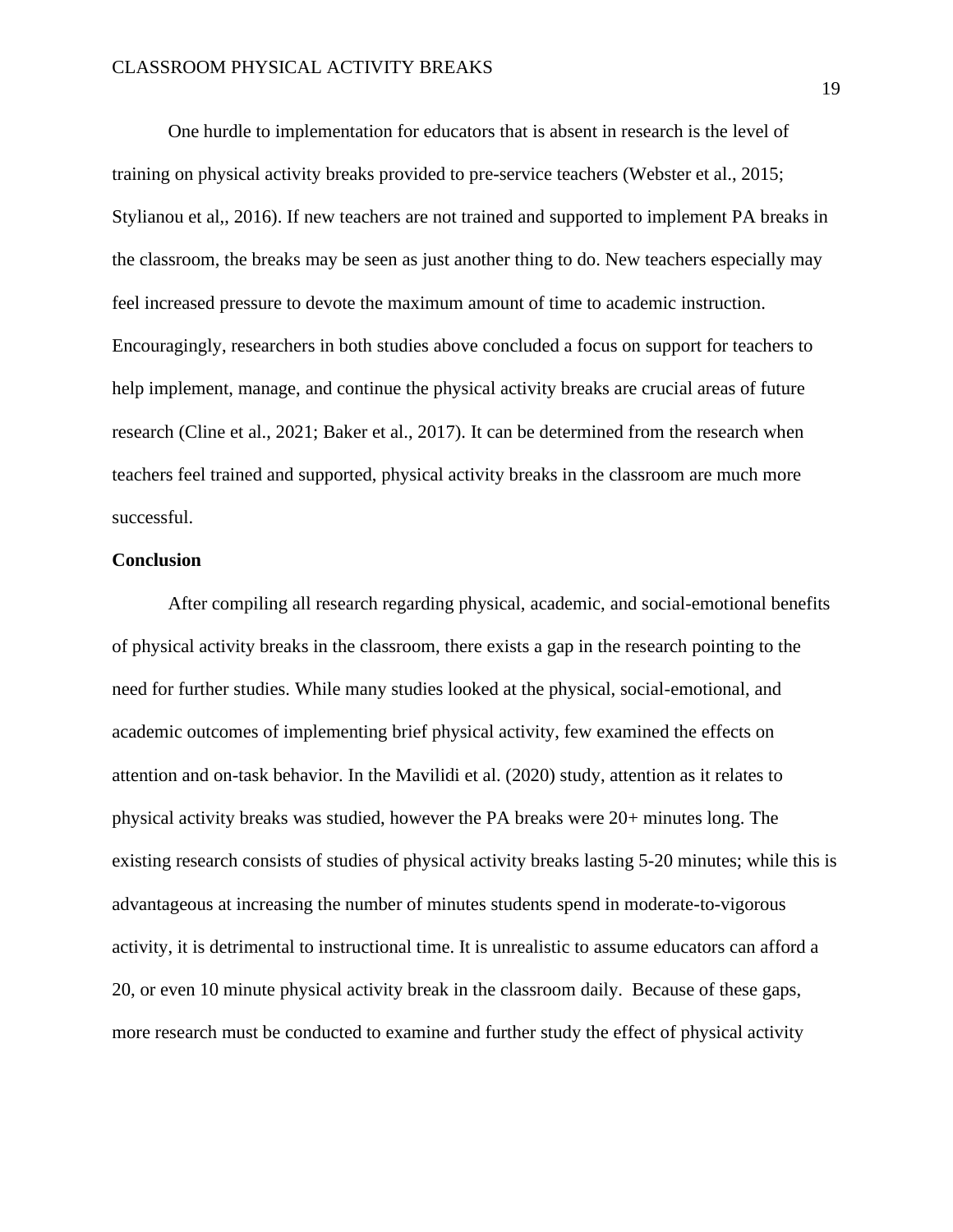breaks on attention and on-task behavior. The researcher in this study will choose to focus on the effects of brief 3-5 minute GoNoodle guided movement videos on attention in the classroom.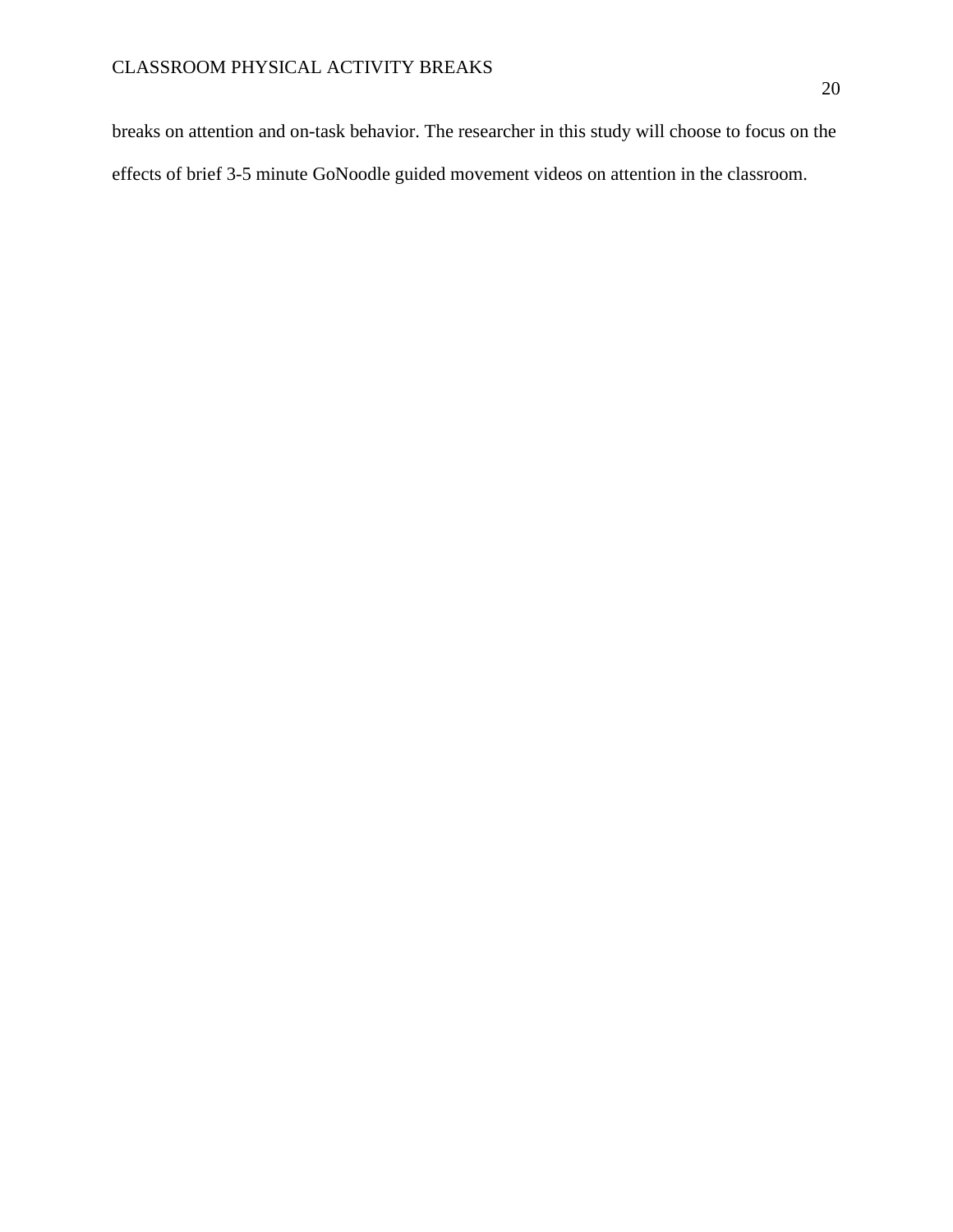#### **Methods**

<span id="page-21-0"></span>In order to determine the association between physical activity breaks and student engagement, the researcher focused on one guiding question: Does the inclusion of 3-5 minute movement break consisting of GoNoodle videos lead to an increase of engagement in in the classroom? Today, children are increasingly more sedentary at school, as well as more focused on academics throughout the day. When considering the rigorous standards and increased pressure on United States schools to perform well on standardized tests, there becomes an increase of academic instructional time, and a decrease in physical movement throughout the school day. The physical, mental, and emotional benefits of physical activity are well known. The researcher seeks to determine if the implementation of physical activity breaks increase student attention as evidenced by on-task behavior.

# **Participants**

Research was conducted at an elementary school in rural Minnesota, within a town of about 5,000 people. The district services 1,104 students in grades kindergarten through 12. The students are made up of 20% Hispanic, 0.3% American Indian/Alaska Native, 2% Asian, 2% African-American, 3% Pacific Islander, 68% White, and 4% two or more races. The district services 121 English Language Learners, and 215 students receiving special educations services. In the 2020- 2021 school year the free and reduced-price meal percentage was 38% but traditionally has been closer to the 50% mark. Zooming in on solely the elementary school, 340 students are serviced in kindergarten through grade 5 by 50 staff members. The elementary school has 90% of students attending school 90% or more of the year. School-wide, classrooms participate in many socialemotional support models: Morning Meeting, Responsive Classroom, PBIS, Top 20, Zones of Regulation, and trauma-informed practices.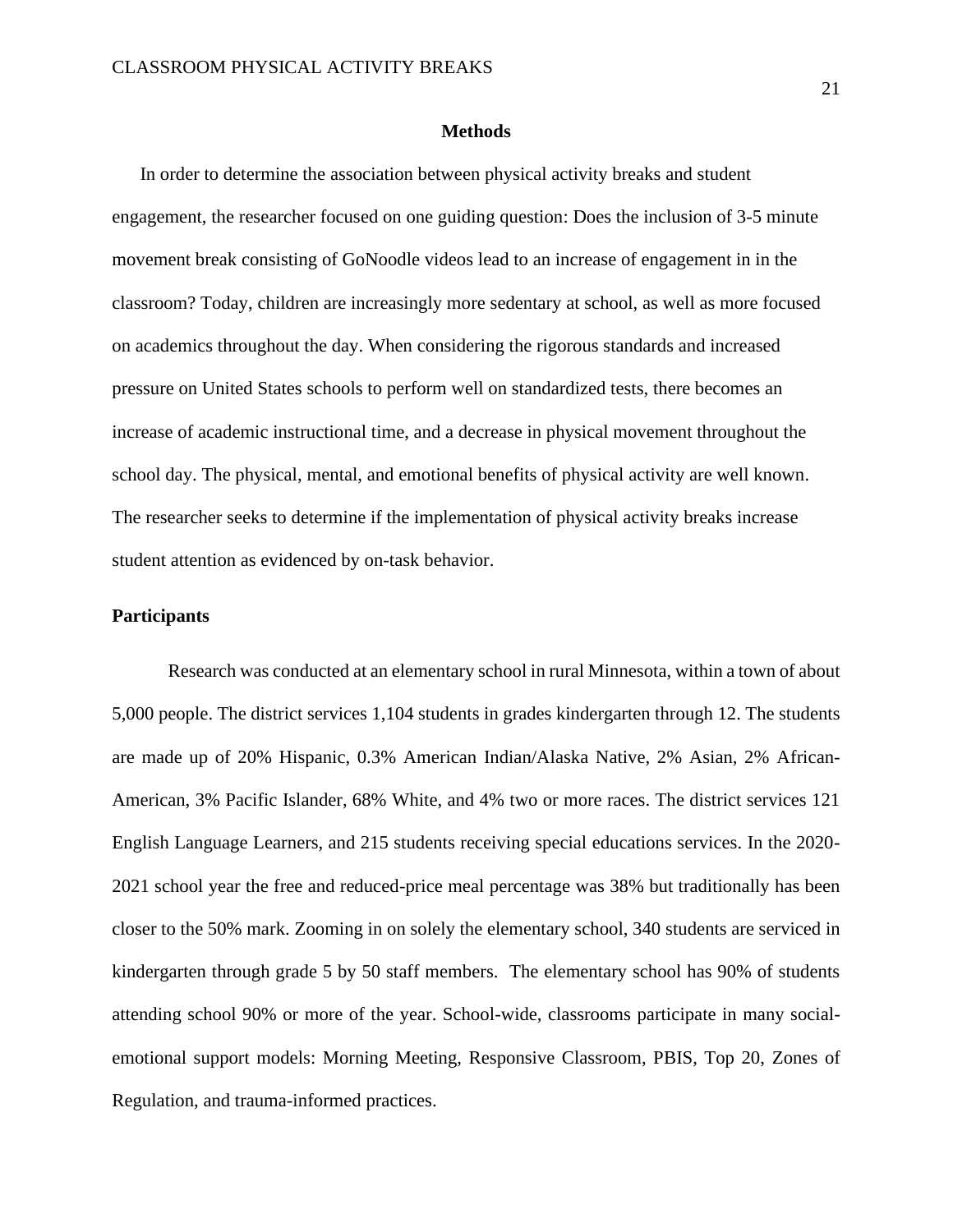The study took place in a  $3<sup>rd</sup>$  grade classroom in which participants ranged from 7-9 years old. The class is made up of 21 students, 10 boys and 11 girls, of which the students are 59% White, 27% Hispanic, 9% Asian, and 5% Pacific Islander. 64% of students in the class receive free or reduced meals. Two students are on Individualized Education Plans and both receive speech therapy as well as occupational therapy. 2 students are newcomer English Language Learners and receive large daily chunks of instruction from an ELL teacher. Aside from special pull-outs, the class is self-contained and completes reading, math, writing, and social studies or science on a daily basis. The teacher in the classroom has taught for 6 years.

# **Data Collection**

The researcher conducted a quantitative action research study in order to determine the relationship between physical activity breaks and on-task behavior. The present study took place over 5 weeks; the first 2 weeks were dedicated to gathering baseline data in which students did not receive a physical activity break, but rather continued with in-seat learning. The following 3 weeks consisted of the implementation of the PA intervention. Baseline data collection took place from September 27-October 8, with the intervention period taking place from October 11- 29. Due to a shortened week of school during the intervention period, an additional week was included. During the baseline data collection, the researcher recorded and observed students during the morning reading block, and tallied off-task behaviors at a later time via a video recording.

For the purpose of this study, off-task behavior is defined as students with heads-down, redirection from teacher required, not completing assigned task, out of seat, and off-task talking. The independent qualitative variable measured is the implementation of 3-5 minute physical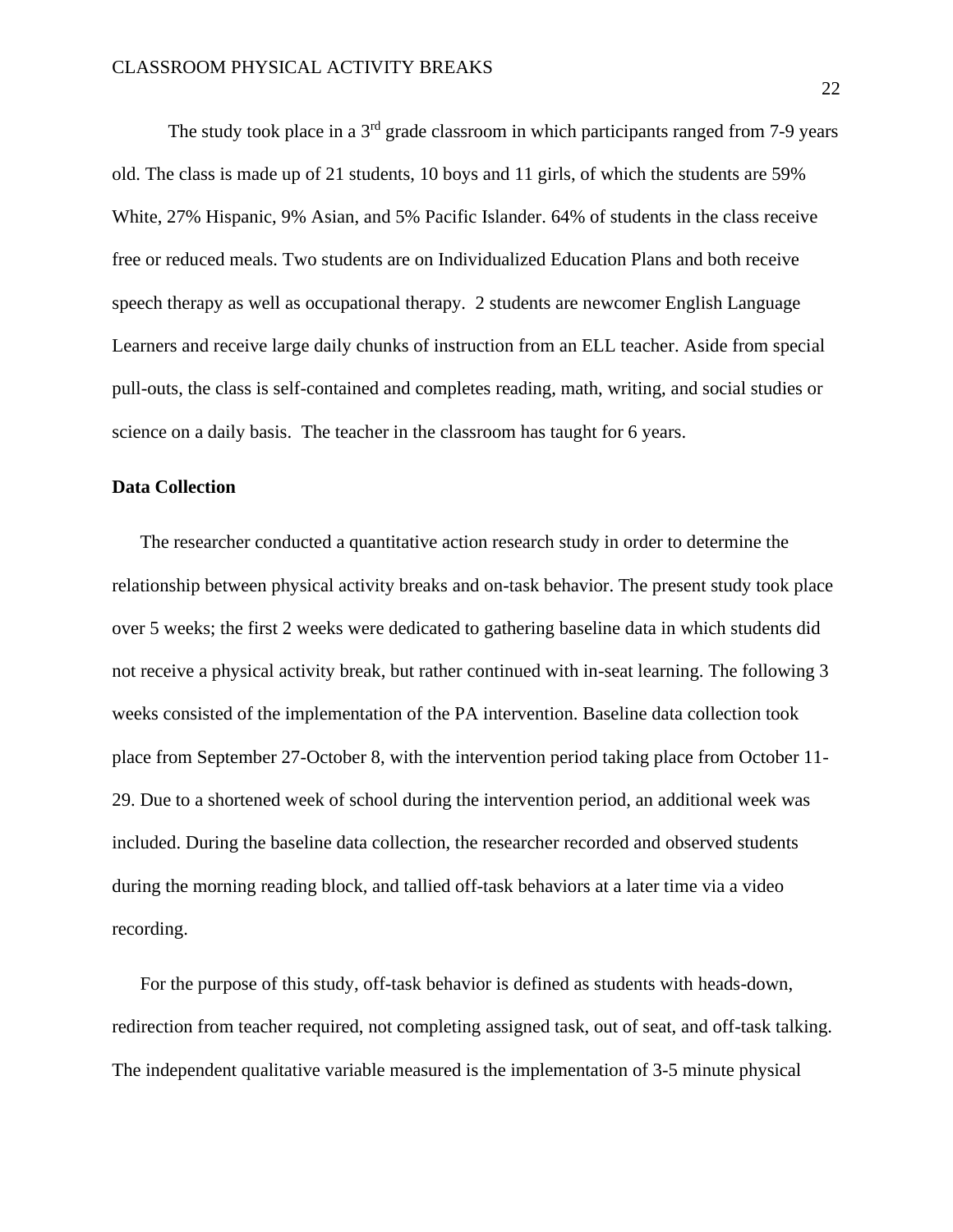activity breaks, while the dependent quantitative variable is the measurement of off-task behavior after the physical activity break is given. The dependent variable was measured by recording tally marks in an frequency chart created by the researcher. One display of off-task behavior was recorded by one tally mark in the chart. After the completion of each physical activity break, the researcher started a recording device for a 20 minute time period. In the 20 minutes, students were working independently during the reading block. The researcher took observational notes to note any outstanding factors, students, or situations occurring during the recording period. The researcher then watched the recorded footage and tallied for off-task behaviors.

#### **Data Analysis**

Using a frequency chart, tally marks were recorded for students showing off-task behavior. There is no available information regarding validity or reliability for the frequency chart as it was researcher-created, however, the researcher recorded data with fidelity. For the baseline period, off-task behavior was recorded for a 20 minute part of the reading block. For the intervention period, off-task behavior was recorded for the 20 minutes following the physical activity break. For the purpose of this study, off-task behavior is defined as students with headsdown, redirection from teacher required, not completing assigned task, out of seat, and off-task talking. The researcher took a quantitative data analysis approach when looking at the data from this study. Any great outliers in the data collection, were excluded from data analysis.

Regarding baseline data collection and analysis, the researcher totaled the tally marks from each day and determined the mode of the baseline data period. The researcher reported on the range of the baseline data as well, noting both the least and greatest number of off-task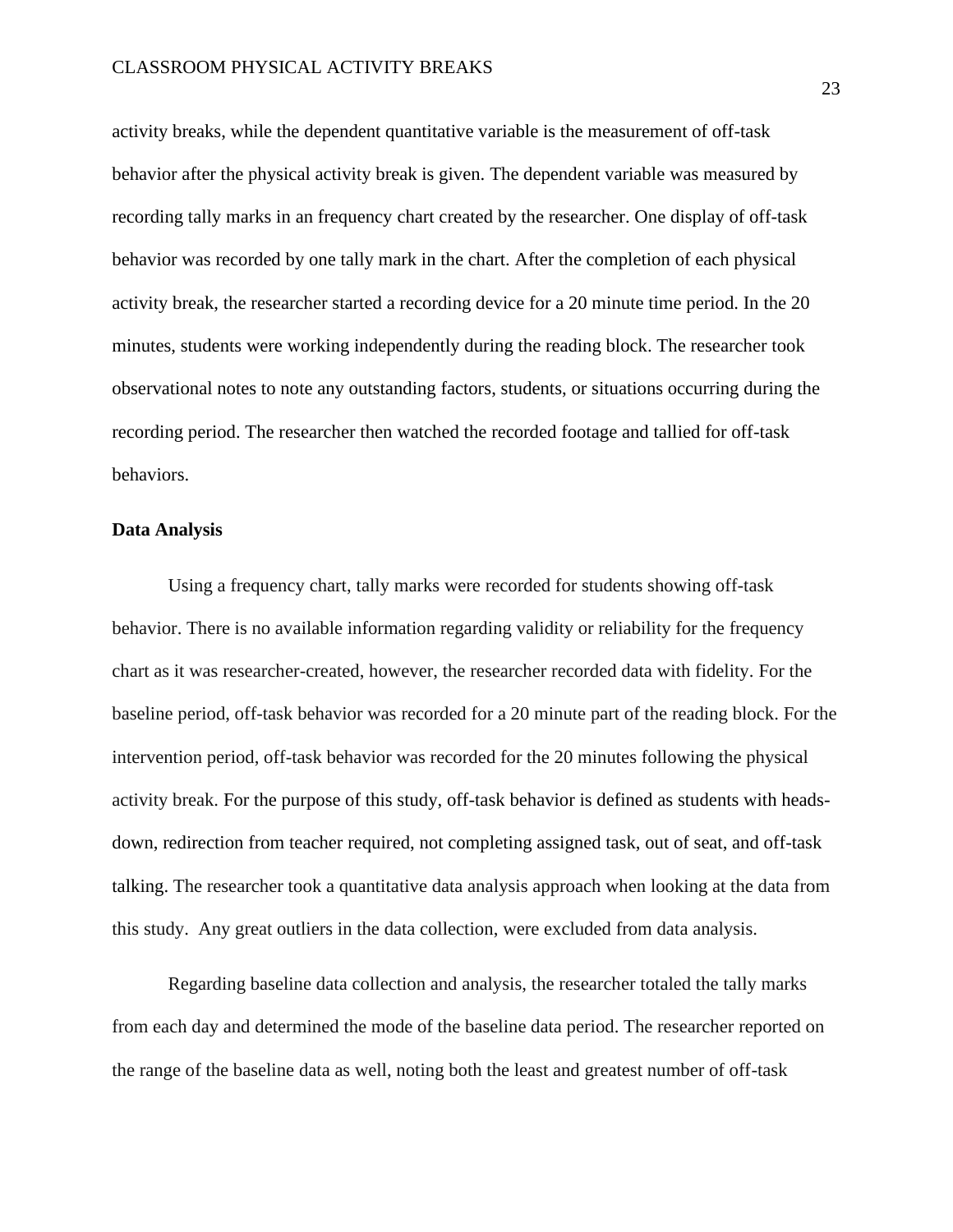behaviors demonstrated over the two week baseline period. Regarding intervention data collection and analysis, the researcher totaled the tally marks from each day and determined the mode of the intervention data period. In order to more clearly convey the data, the range as well as standard deviation were calculated. In order to compare the two data means, a paired-sample t-test was conducted, and *t* value determined. Lastly, the statistical significance of the difference in data was determined. A *p* value of less than or equal to .05 was used to qualify the findings as statistically significant. The researcher compiled the comparison of the two groups into a line plot showing the differences in data.

# **Ethics**

Prior to starting the study, the researcher submitted a request for exemption to the Northwestern College Institutional Review Board. Due to the nature of the study being conducted in a normal educational setting in which participants were exposed to nothing beyond the normal risk present in an elementary classroom. The research of participating in 3-5 minute movement breaks within the classroom poses extremely minimal risk to the participants; students are not pushed beyond what they would normally encounter in everyday life. The IRB confirmed the exemption. Upon completion of the study, all video recordings were deleted to protect student confidentiality.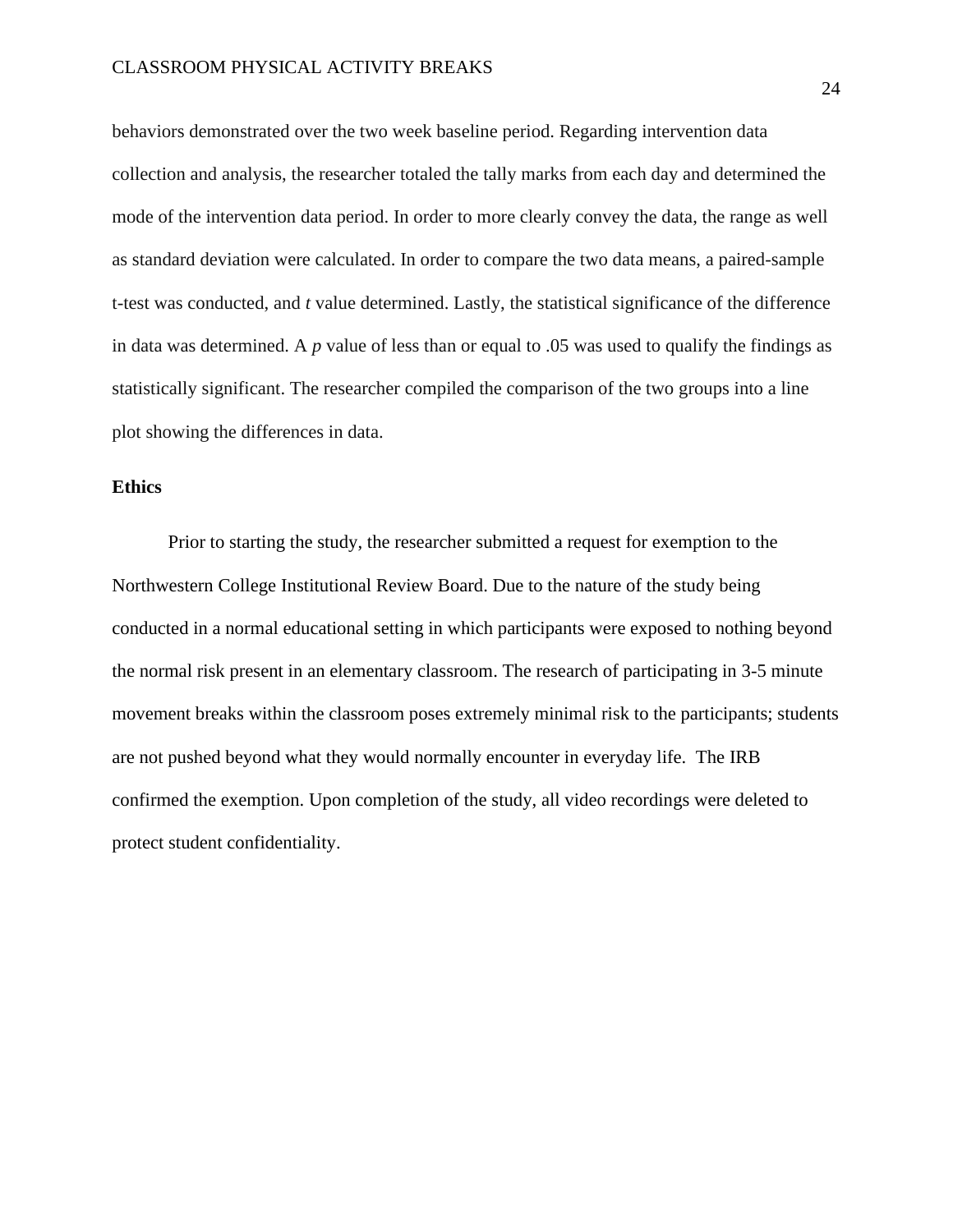## **Findings**

#### <span id="page-25-1"></span><span id="page-25-0"></span>**Data Analysis**

In order to determine the impact of brief physical activity breaks on student engagement, data was collected using a tally mark chart. The researcher recorded a tally for any display of off-task behavior over a 20 minute period during the reading block. Baseline data was collected for 10 days, while intervention data was collected for 13 days due to a short week in the middle of the intervention period. However, due to significant outliers on days 1 and 13 of the intervention data, the two days were excluded from data analysis. Additionally, in order to create accurate data for the paired-sample t-test, the lowest frequency of behaviors on day 7 of the intervention data was excluded.

Baseline data consisting of days with no physical activity break showed a daily average of offtask behaviors of 36. The greatest number of off-task behaviors displayed during the baseline data collection period was 44, with the fewest number of off-task behaviors shown being 28. After implementing the physical activity breaks, the daily average off-task behavior frequency dropped to 12. During the intervention period, the greatest daily number of off-task behaviors exhibited was 14 on day 3, with the lowest being 10 on day 8. Figure 1 shows the comparison between baseline and intervention data of the daily frequency of off-task behaviors.

A paired-sample t-test was conducted to determine whether a physical activity break contributed to a significant change in student engagement. Two weeks of baseline data revealed an average of 36 (M= 36.2 SD = 8.2) occurrences of off-task behavior in a 20 minute period with no physical activity break. In the two weeks following, students participated in a brief physical activity break before returning to seat work. During this intervention period, students showed an average of  $12(M= 12.3, SD= 1.70)$  displays of off-task behavior in the 20 minutes following the physical activity break. Results of the paired-sample ttest showed a statistically significant difference between baseline and intervention data,  $t(9) = 13.34$ , p < 0.001. A *p* value of 0.05 was used to determine if the results of the study were statistically significant.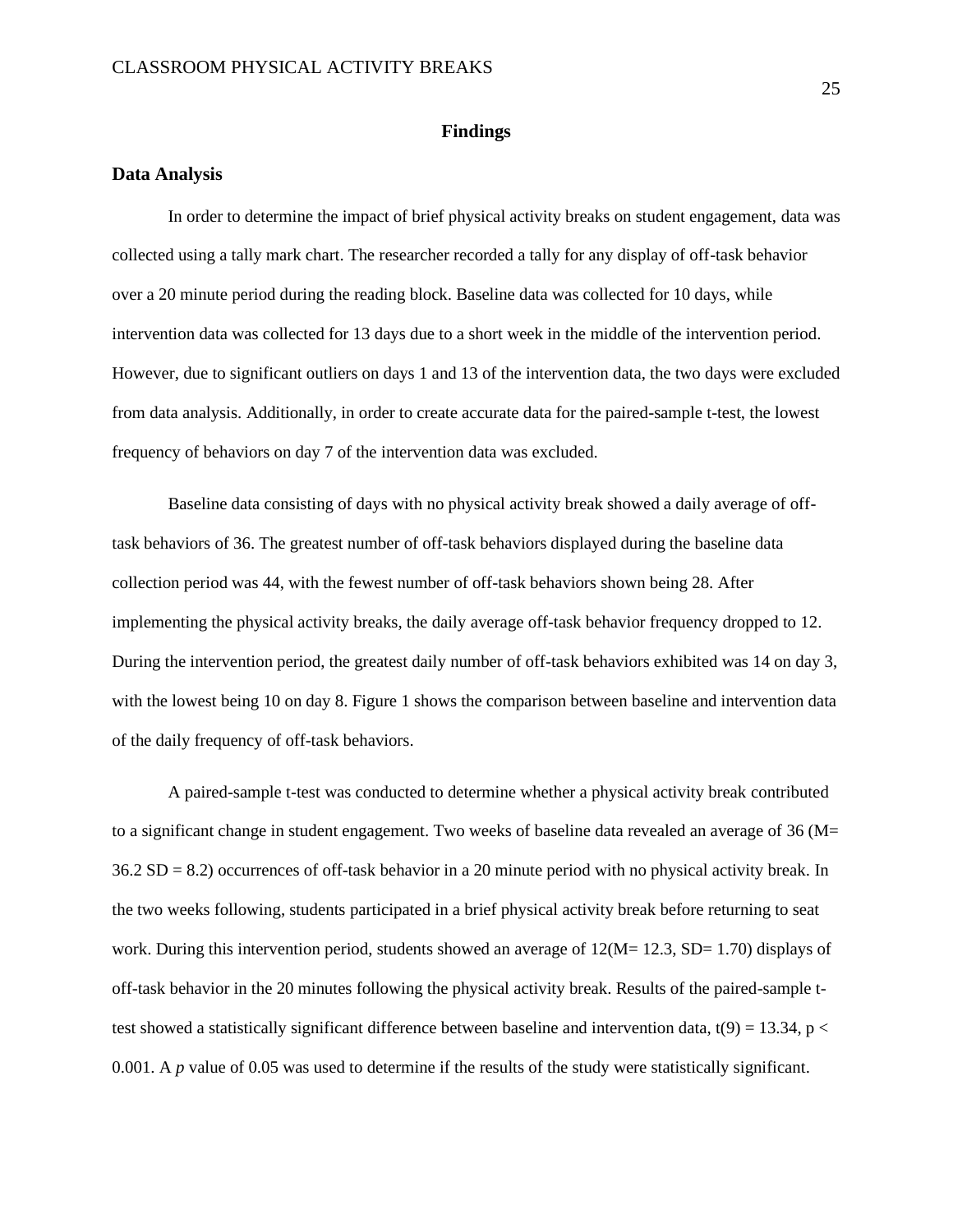The data leads the researcher to conclude the implementation of physical activity breaks can lead to an increase in student engagement.

# **Figure 1**



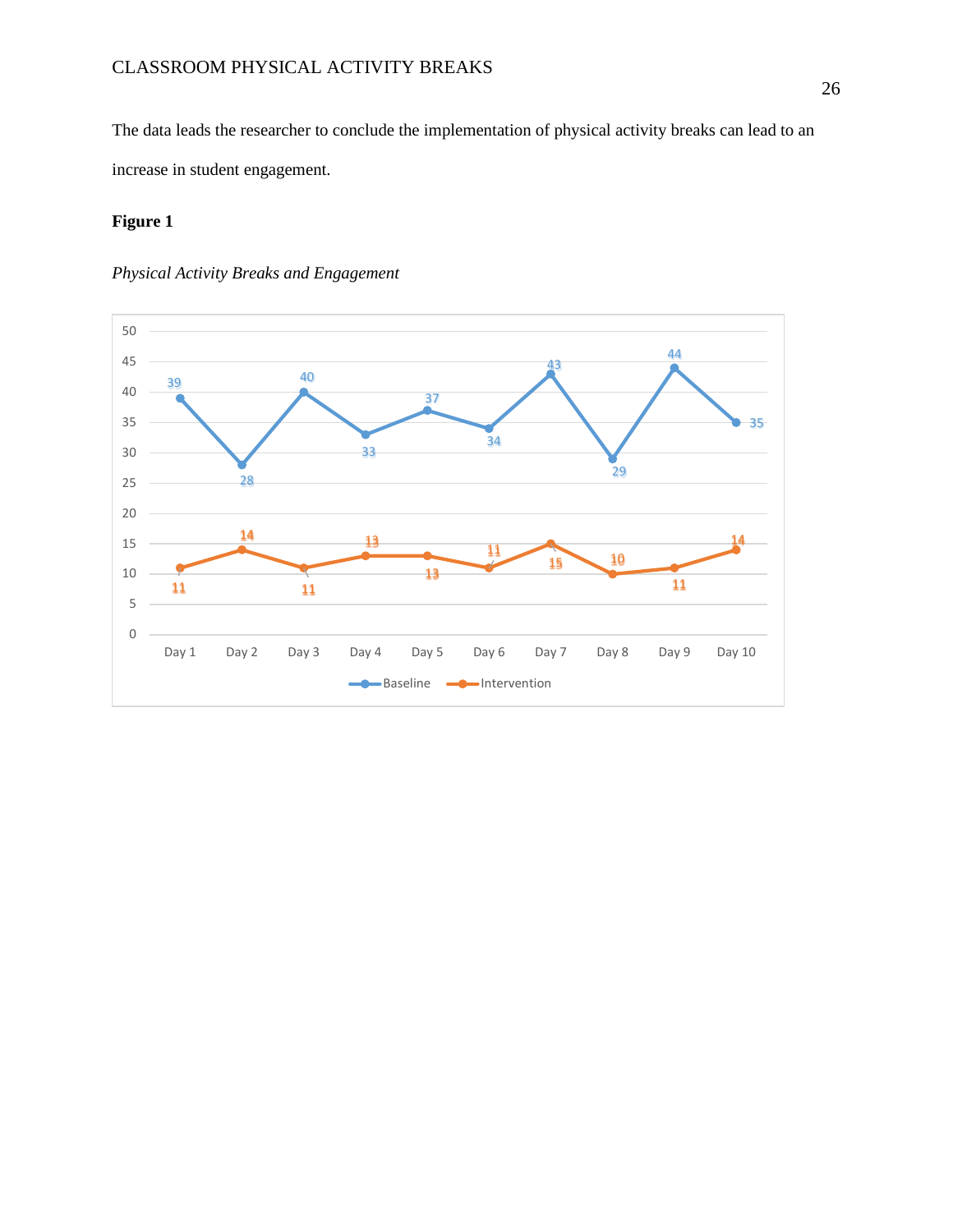#### **Discussion**

#### <span id="page-27-1"></span><span id="page-27-0"></span>**Summary of Major Findings**

When considering the findings of the present study, it can be concluded the implementation of physical activity breaks helped improve student engagement in the classroom. As noted in Figure 1, baseline data was collected over a period of two weeks, during which the average number of off-task behaviors was 36. During this time, students transitioned directly from whole group learning to independent seat work without any opportunities for physical movement. During the baseline data collection period, the researcher noted a restlessness about the class, as well as a more difficult time for many students focusing. The most frequent off-task behaviors exhibited during this time were off-task talking and students being out of their seat.

During the two week intervention period, the average number of off-task behaviors dropped to 12. During the intervention period, students participated in a 3-5 minute GoNoodle movement video between the transition from whole group learning to independent seat work. The videos varied in type of exercise and ranged from strenuous physical activity to mindful breathing exercises. The researcher noted when completing the strenuous activity videos, the effects were magnified, and even fewer off-task behaviors were displayed. Overall, the results of the study conclude the implementation of brief physical activity breaks can help increase student engagement in the classroom.

The findings of this study hold the potential to have a meaningful impact on both teaching and learning. The implementation of 3-5 minute physical activity breaks prove effective at increasing student engagement in a quick, easy, and cost-free method. Teachers are able to play GoNoodle videos in seconds at the click of a mouse. The videos require no preparation or planning on the part of the teacher. Time away from instruction and learning is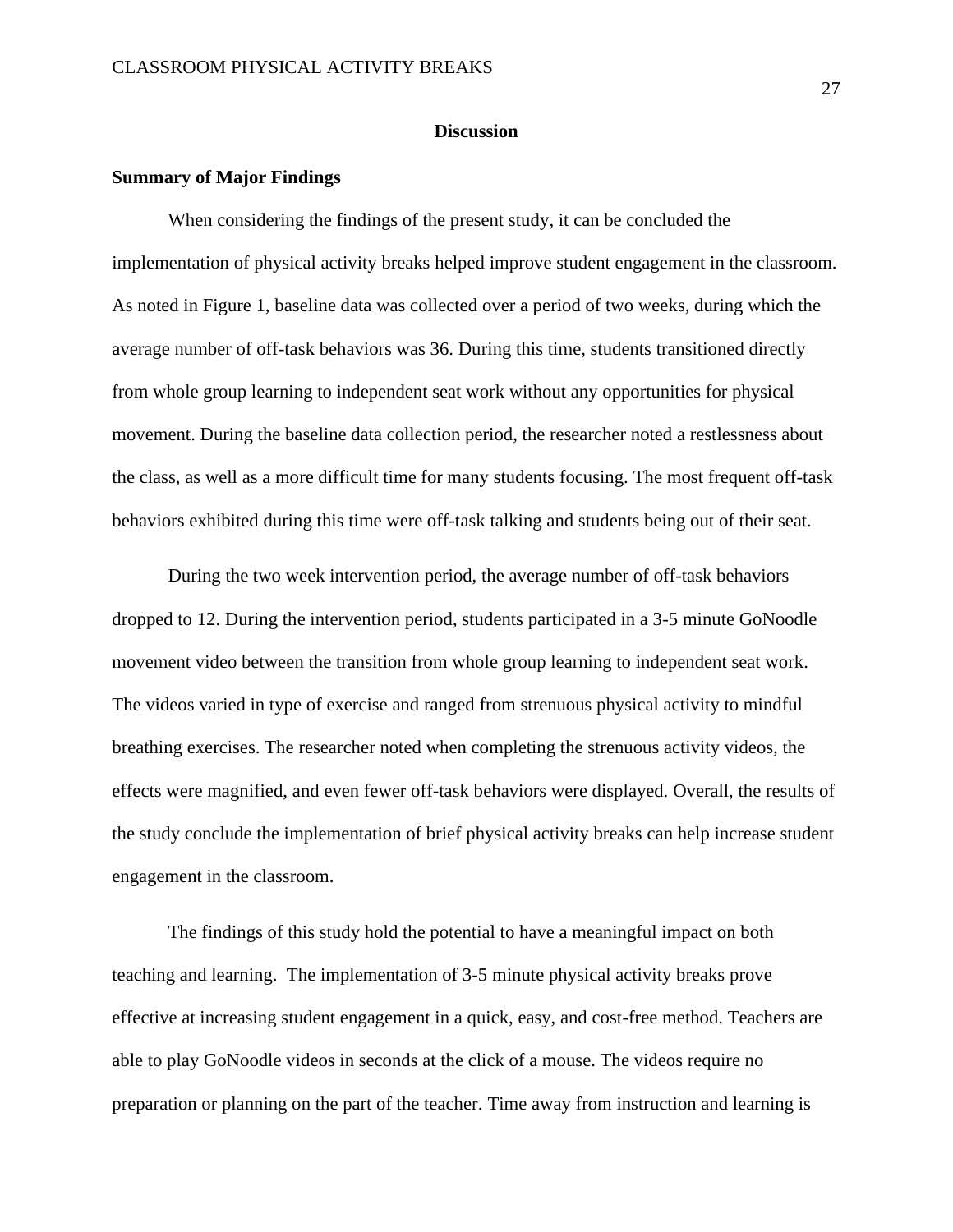minimized. Videos range from 1-10 minutes, and vary in exercise type ranging from breathing techniques to intense workouts, resulting in a quick break, and one that can be altered to fit the changing needs of students daily. Lastly, GoNoodle videos are advantageous to teaching practices because they are cost-effective; there is no cost to sign up for, or play videos on the GoNoodle platform. Teaching practices and classroom environment are also improved; as the study showed, students are more focused after completing the physical activity break, resulting in students who show more readiness to learn.

When considering implications for students, the benefits of physical activity on engagement in the classroom are also great. Students complete 3-5 minutes of physical activity, and as a result, gain greater focus and ability to engage in their work immediately following the break. Students are away from their work for a minimal amount of time creating a cohesive classroom environment; only 3-5 minutes are needed to reap the engaging benefits of physical activity as evidence by the present study. With maximum time in the classroom allocated for academics, students are pushed harder than ever before; physical activity breaks provide a mental break for students, and a fun time away from their academic work.

The findings of this study echo previous studies and support the existing research regarding physical activity breaks in the classroom. Numerous studies have found evidence for the positive correlation between physical activity and benefits in the classroom on the factors of focus, engagement, and overall physical activity rates. The present study provides a more focused look at the effects, specifically, of GoNoodle videos on the on-task behavior of students, an avenue previously left out of research. The study concludes a positive correlation between physical activity breaks and student engagement in the classroom.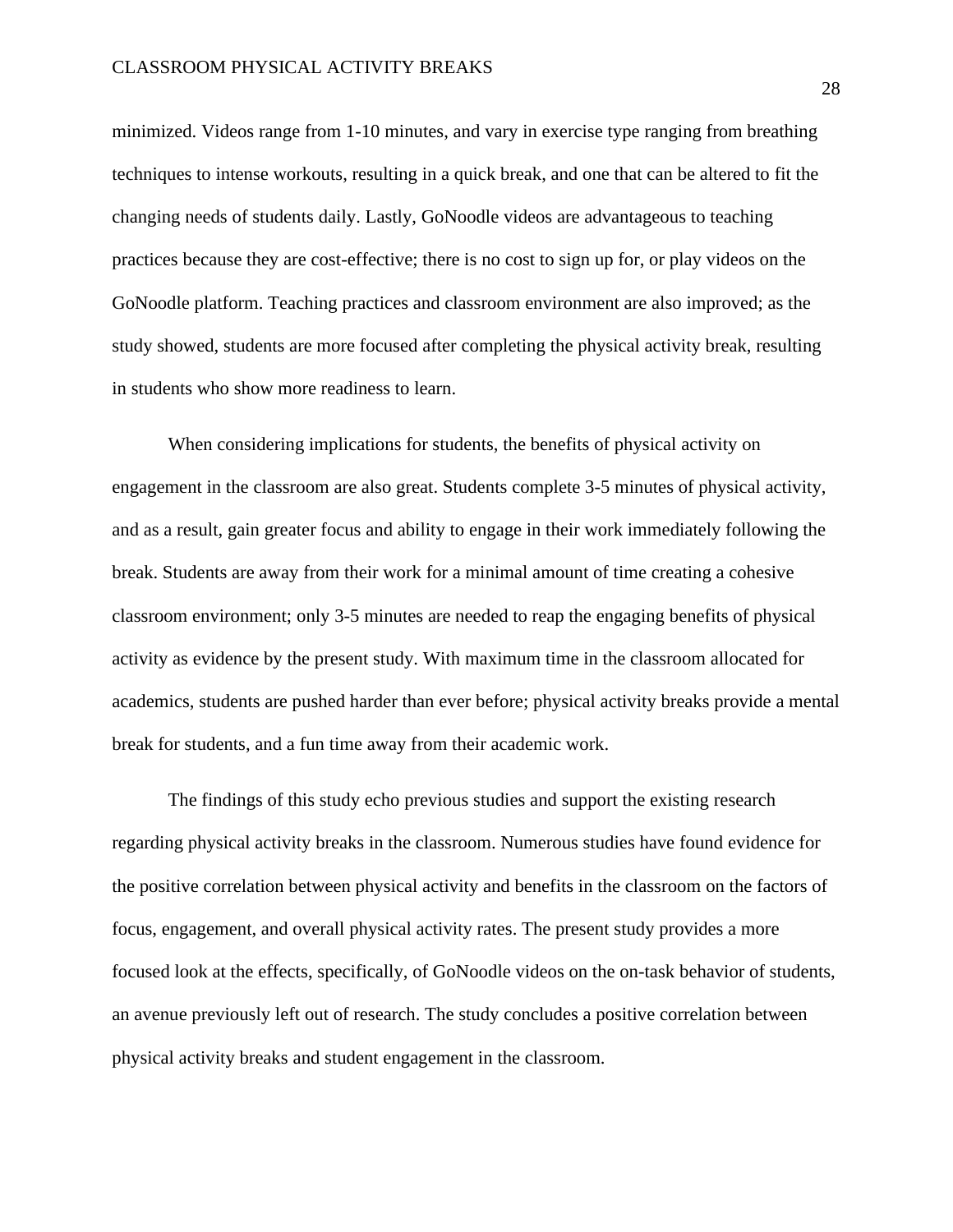## <span id="page-29-0"></span>**Limitations of the Study**

While the researcher conducted a sound study, limitations of the study do exist. Throughout the implementation of the study, several factors may have skewed results. One such factor is the consistency of students in the class. The nature of the schedule at the school in which the research took place in provided an inconsistent group of students present during the study. Due to an influx of students with various needs, combined with limited spaces to provide services, students are coming and going every 10 minutes throughout the reading block. This resulted in a different configurations of students present for the intervention each day.

Another limitation of the study was of student participation. While the teacher encouraged and reminded students to move along with the video, not all students were physically active for the duration of each video. Some students stood without moving for the videos as opposed to actually moving along with the video. The students who stayed sedentary may not have reaped the physical benefits of the video which may have resulted in no change in their engagement. The researcher did not keep track of individual student engagement levels or level of participation. As a result, the data may have been skewed by including those students who did not actively participate in the video that day.

Lastly, the method of collecting and recording data was researcher-created. There exists no standardized means by which to observe and record data for student engagement with validity and fidelity. The researcher created a tally chart on which to record data. While the researcher recorded data in an ethical manner, there are sure to be flaws in the data; students may have demonstrated off-task behavior without the researcher seeing and tallying the behavior.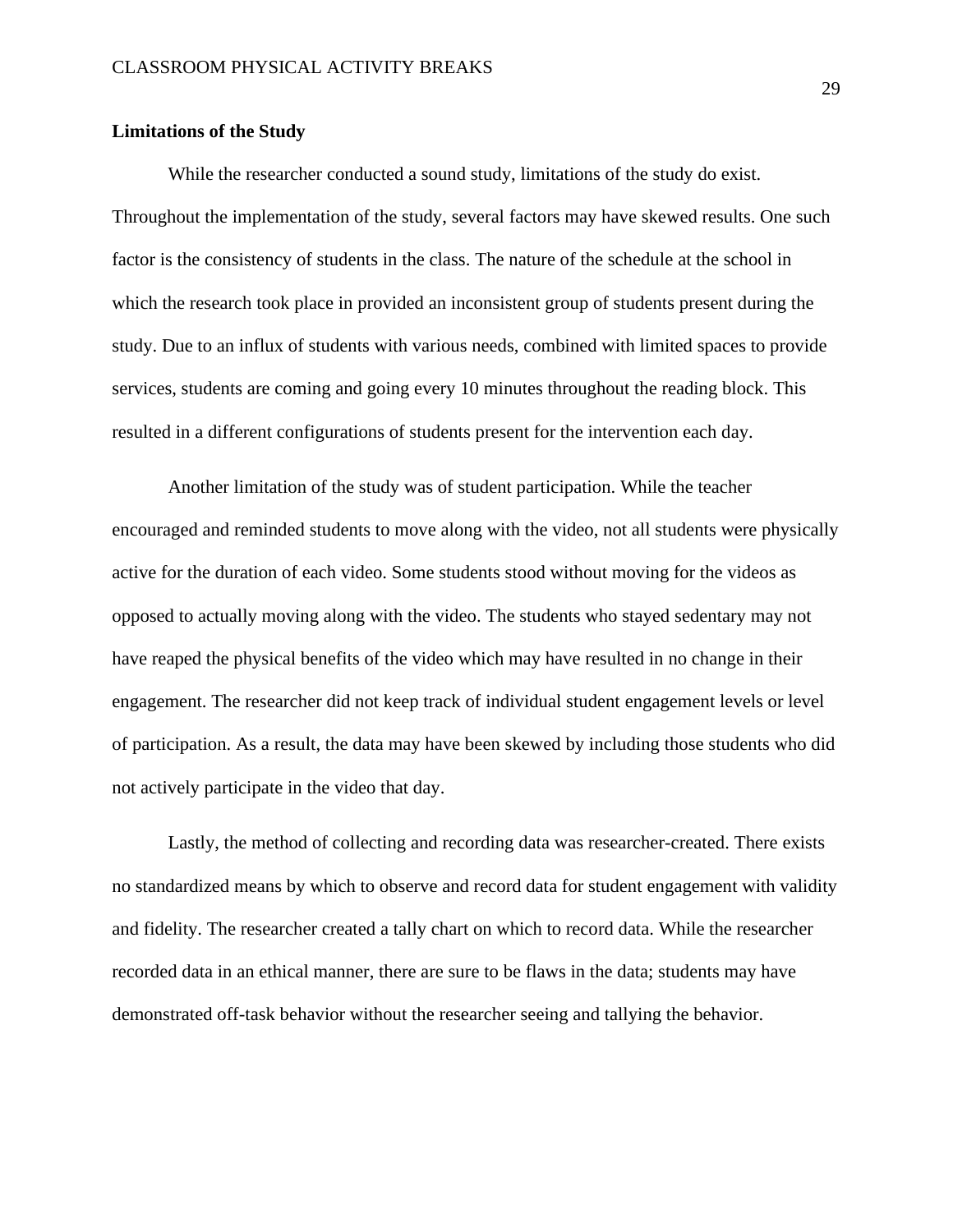## <span id="page-30-0"></span>**Further Study**

Due to the short time frame of the study, a longer intervention period should be considered for future studies to determine the long-term effects of physical activity on student engagement. While the baseline and intervention periods each lasted two weeks, a longer length of study, in terms of months should be conducted. The present study showed promising shortterm effects of physical activity on student engagement; a longer length of study would determine if the PA breaks completed over several months would continue to have a positive effect on student engagement.

Additionally, in future research, a control group should be included in the study. While there was baseline data collected by which to compare the intervention data, there was no control group to give a true picture of how the intervention changed student off-task behavior. In future studies, two classes, one control group, and one intervention group, should be used to determine true differences in number of off-task behaviors.

Lastly, the GoNoodle platform includes many different types of videos ranging from breathing techniques, mindfulness exercises, partner games, vigorous exercises, and many more. Future research should be conducted to determine the effect of different types of videos on student engagement. The researcher noted in this study differing effects of different videos; students were more focused after completing a vigorous exercise video, and seemingly less focused after a breathing or mindfulness video.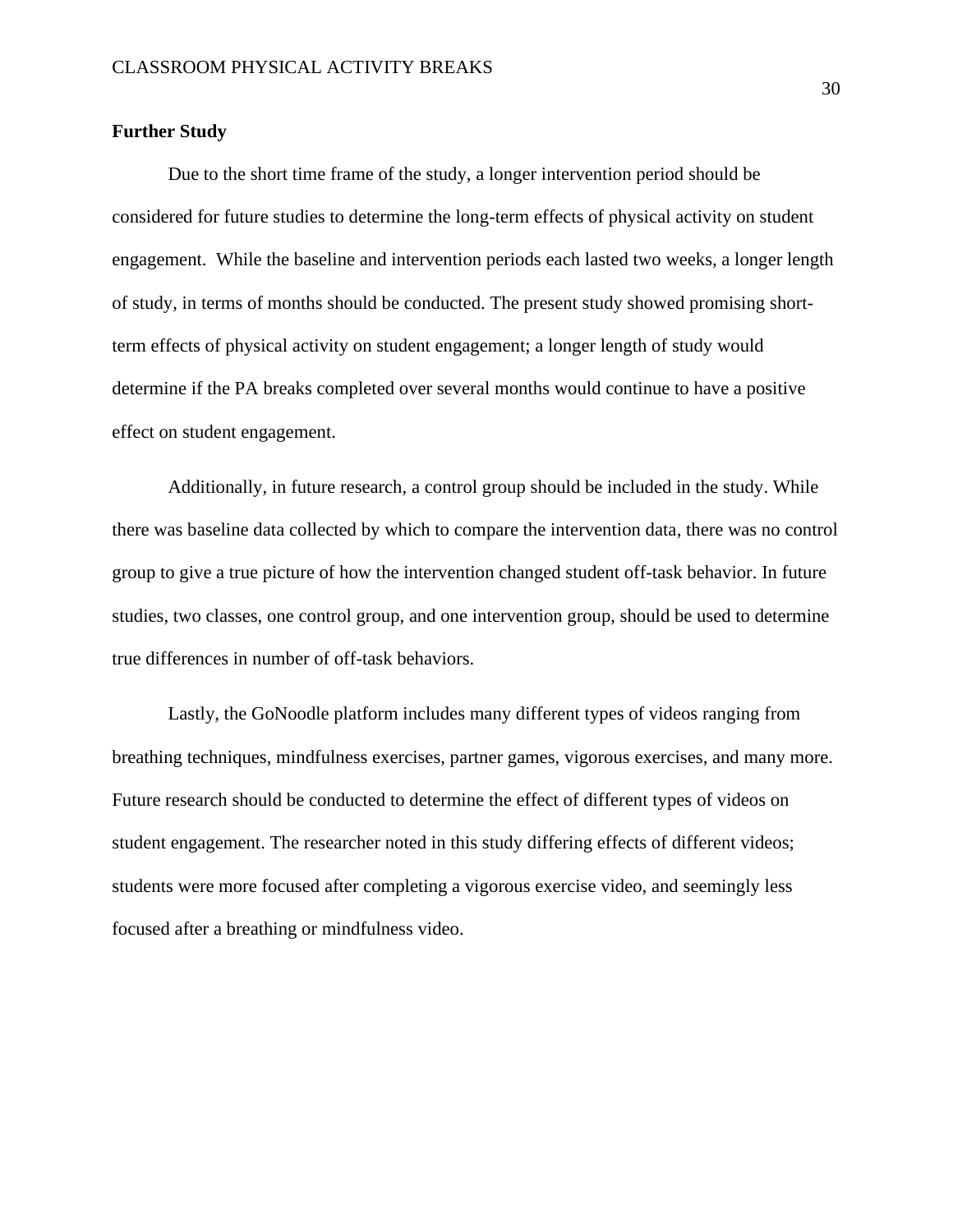#### **Conclusion**

<span id="page-31-0"></span>The purpose of this action research project was to determine the impact physical activity breaks have on 3rd grade students' engagement in the classroom. The findings of this study suggest physical activity breaks may have a positive impact on student engagement as evidenced by off-task behaviors. During the intervention period, students participated in a 3-5 minute guided movement GoNoodle video, followed by a 20 minute observation period in which the researcher recorded off-task behaviors. After analysis of the data, the findings of this study are consistent with the existing body of research regarding physical activity breaks in the classroom. Educators should feel confident that a few moments spent providing physical activity breaks for students will pay dividends in student engagement later.

The benefits of physical activity are numerous; the physical, social, behavioral, and cognitive aspects of a child all benefit from daily physical movement. However, a reduction of physical activity both in and outside of schools, due to policy and societal changes, has lead to students become increasingly more sedentary. With classrooms today allocating the maximum amount of time towards academics, it is imperative students are participating in, and reaping the benefits of physical activity throughout their day somehow. Due to the amount of time children spend in school, as well as schools' access to the maximum amount of children, schools are in the unique position to offer children over half of the daily recommended amount of physical activity by means of quality physical education programming, recess, and physical activity breaks in the classroom (Cline et al., 2021; Rosenkranz et al., 2020; Watson et al., 2017). Physical activity breaks, such as those implemented in this study, show a promising way to promote student engagement as well as allow students to gain access to the benefits of physical activity.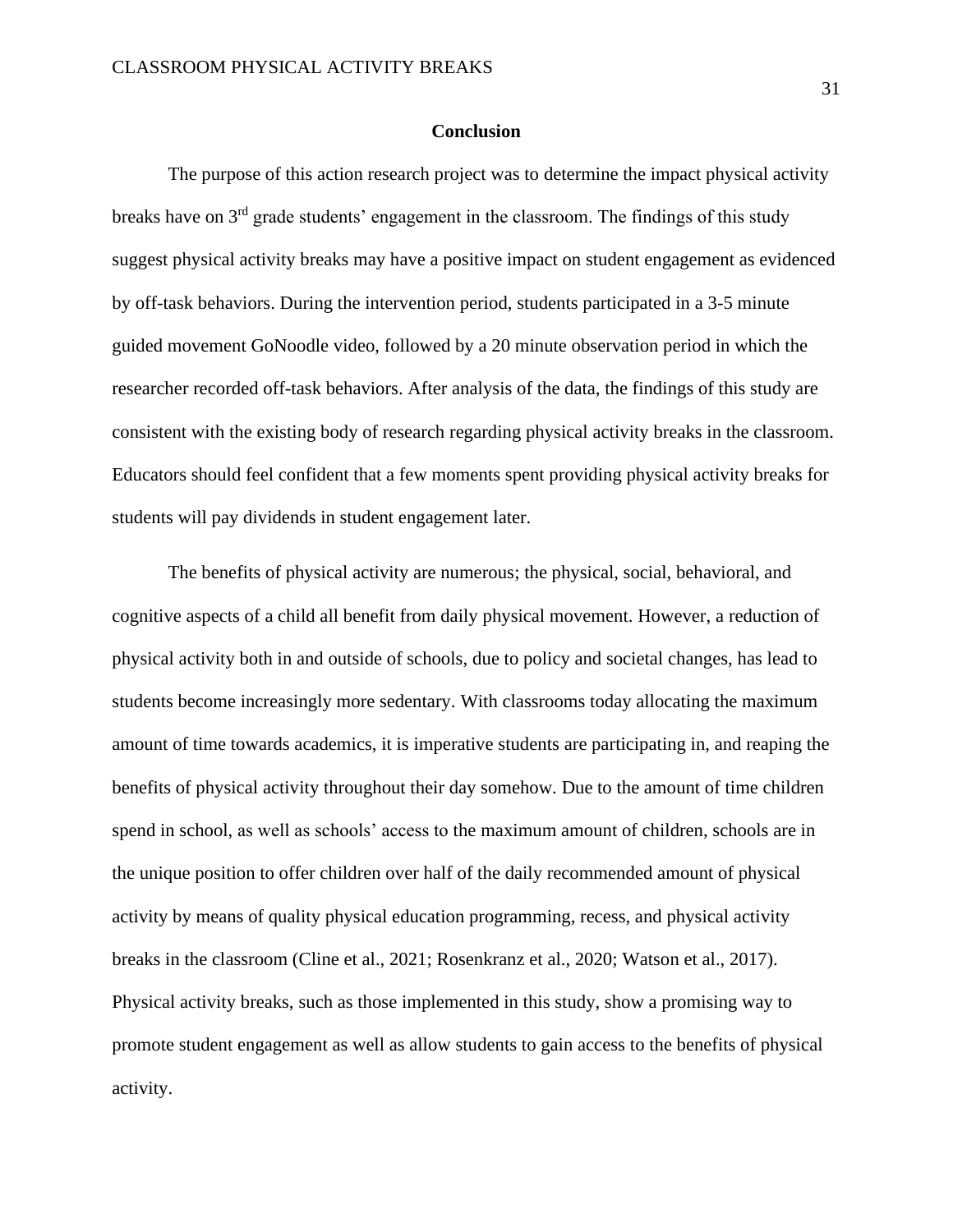#### **References**

- <span id="page-32-0"></span>Baker, E. A., Elliott, M., Barnidge, E., Estlund, A., Brownson, R. C., Milne, A., Kershaw, F., & Hashimoto, D. (2017). Implementing and evaluating environmental and policy interventions for promoting physical activity in rural schools. *The Journal of School Health*, *87*(7), 538–545.<https://doi.org/10.1111/josh.12522>
- Beemer, L. R., Ajibewa, T. A., DellaVecchia, G., & Hasson, R. E. (2019). A pilot intervention using gamification to enhance student participation in classroom activity breaks. *International Journal of Environmental Research and Public Health*, *16*(21). https://doi.org/10.3390/ijerph16214082
- Bershwinger, T., & Brusseau, T. A. (2013). The impact of classroom activity breaks on the school-day physical activity of rural children. *International Journal of Exercise Science*, *6*(2), 134–143.
- Carlson, J. A., Engelberg, J. K., Cain, K. L., Conway, T. L., Migano, A. M., Bonilla, E. A., Geremia, C., Sallis, J. F. (2015). Implementing classroom physical activity breaks: Associations with student physical activity and classroom behavior. *Preventative Medicine, 81.* http://doi.org/10.1016/j.ypmed.2015.08.006
- Carter, C. W., & Micheli, L. J. (2012). Beyond weight control: The benefits of physical activity for children. *Pediatric Annals, 41*(12), 493. [https://doi.org/10.3928/00904481-20121126-](https://doi.org/10.3928/00904481-20121126-03) [03](https://doi.org/10.3928/00904481-20121126-03)
- Centers for Disease Control and Prevention. (2021, April 5). Benefits of physical activity. https://www.cdc.gov/physicalactivity/basics/pa-health/index.htm.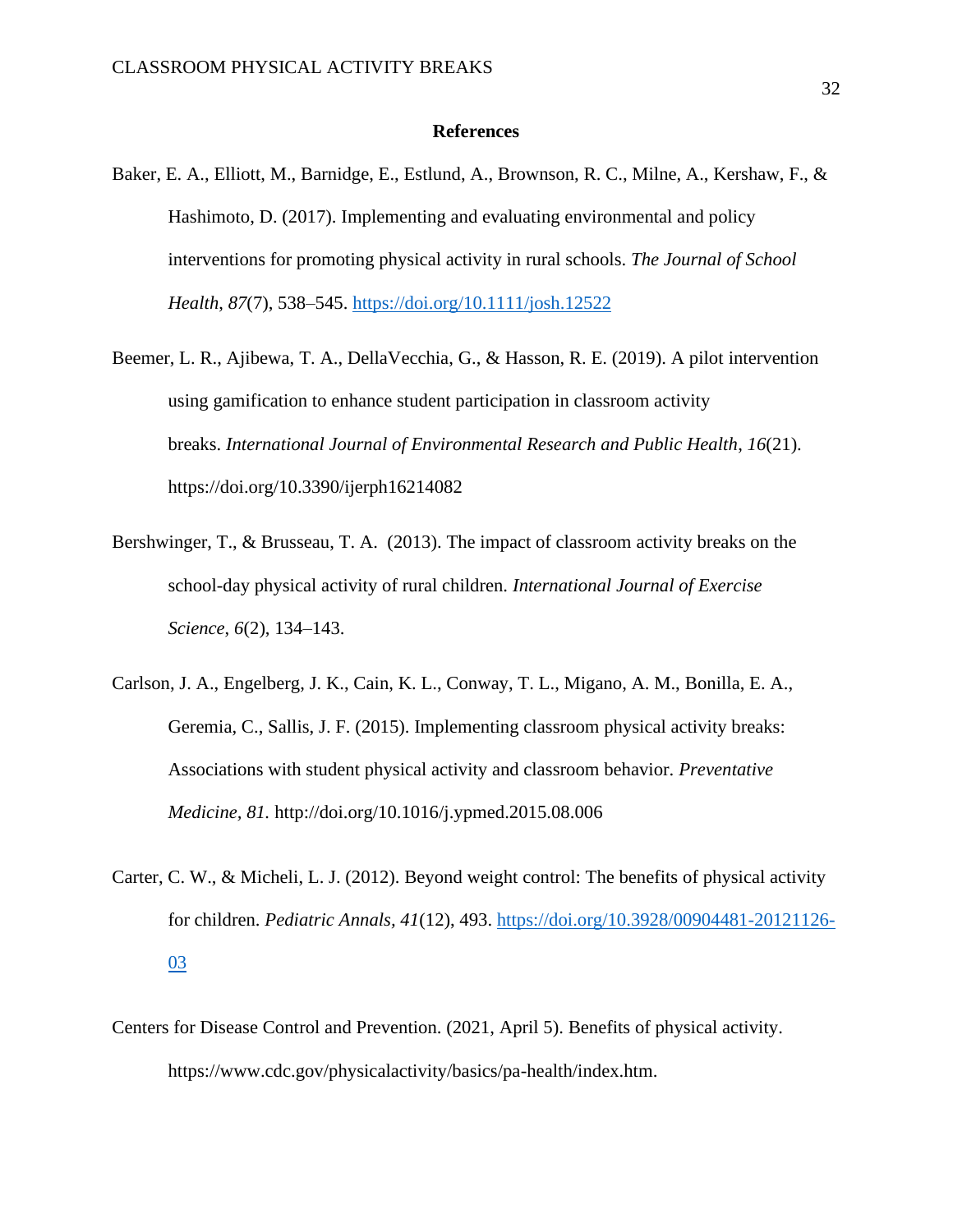- Cline, A., Knox, G., De, M. S. L., & Draper, S. (2021). A process evaluation of a uk classroombased physical activity intervention-'busy brain breaks'. *Children (Basel, Switzerland)*, *8*(2).<https://doi.org/10.3390/children802006>
- Emeljanovas, A., Mieziene, B., MoChingMok, M., Chin, M., Cesnaitiene, V. J., Fatkulina, N., Trinkueniene, L., Sánchez, G. F, L., Suárez, A. D. (2018). The effect of an interactive program during school breaks on attitudes toward physical activity in primary school children. *Anales De Psicología, 34*(3), 580-586.
- Erwin, H., Fedewa, A., & Ahn, S. (2012). Student academic performance outcomes of a classroom physical activity intervention: a pilot study. *International Electronic Journal of Elementary Education*, *4*(3), 473–487.
- Erwin, H., Koufoudakis, R., Beighle, A. (2013). Children's physical activity levels during indoor recess dance videos. *The Journal of School Health, 83*(5), 322-327. https://doi.org/10.1111/josh.12034
- Ladd, H. F. (2017). No child left behind: a deeply flawed federal policy: point/counterpoint. *Journal of Policy Analysis and Management*, *36*(2), 461–469. https://doi.org/10.1002/pam.21978
- Mavilidi, M. F., Ryan, D., Morgan, P. J., Lubans, D. R., Schmidt, M., & Riley, N. (2020). Effects of different types of classroom physical activity breaks on children's on‐task behaviour, academic achievement and cognition. *Acta Paediatrica*, *109*(1), 158–165. <https://doi.org/10.1111/apa.14892>
- Mok, M. M. C., Chin, M. K., Korcz, A., Popeska, B., Edginton, C. R., Uzunoz, F. S., Podnar, H., Coetzee, D., Georgescu, L., Emeljanovas, A., Pasic, M., Balasekaran, G., Anderson, E.,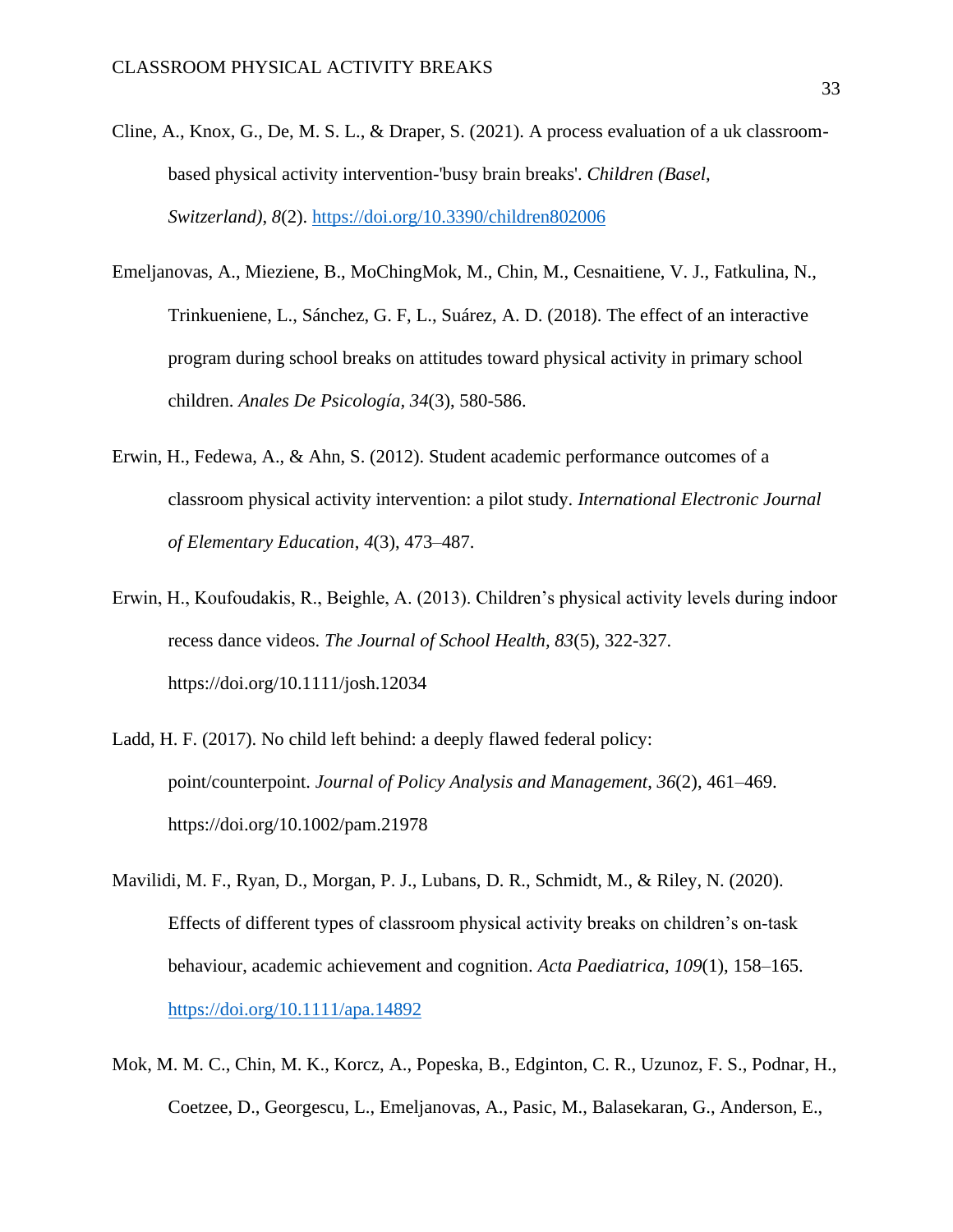& Durstine, J. L. (2020). Brain breaks® physical activity solutions in the classroom and on attitudes toward physical activity: a randomized controlled trial among primary students from eight countries. *International Journal of Environmental Research and Public Health*, *17*(5). https://doi.org/10.3390/ijerph17051666

- Mullender-Wijnsma, M. J., Hartman, E., de Greeff, J. W., Bosker, R. J., Doolaard, S., & Visscher, C. (2015). Improving academic performance of school-age children by physical activity in the classroom: 1-year program evaluation. *The Journal of School Health*, *85*(6), 365–371. https://doi.org/10.1111/josh.12259
- Rosenkranz, R. R. (2019). Just sit still and pay attention? A commentary. *Journal of School Health, 90*(50), 345-347.
- Rosenkranz, R. R., Neuendorf, C. M., Rosenkranz, S. K., & Sauer, K. L. (2020). Just sit still and pay attention?—a commentary. *The Journal of School Health*, *90*(5), 345–348. <https://doi.org/10.1111/josh.12881>
- Stylianou, M., Kulinna, P. H., & Naiman, T. (2016). "…because there's nobody who can just sit that long": teacher perceptions of classroom-based physical activity and related management issues. *European Physical Education Review*, *22*(3), 390–408.
- Watson, A., Timperio, A., Brown, H., Best, K., & Hesketh, K. D. (2017). Effect of classroombased physical activity interventions on academic and physical activity outcomes: a systematic review and meta-analysis. *International Journal of Behavioral Nutrition and Physical Activity*, *14*(1), 1–24. https://doi.org/10.1186/s12966-017-0569-9.